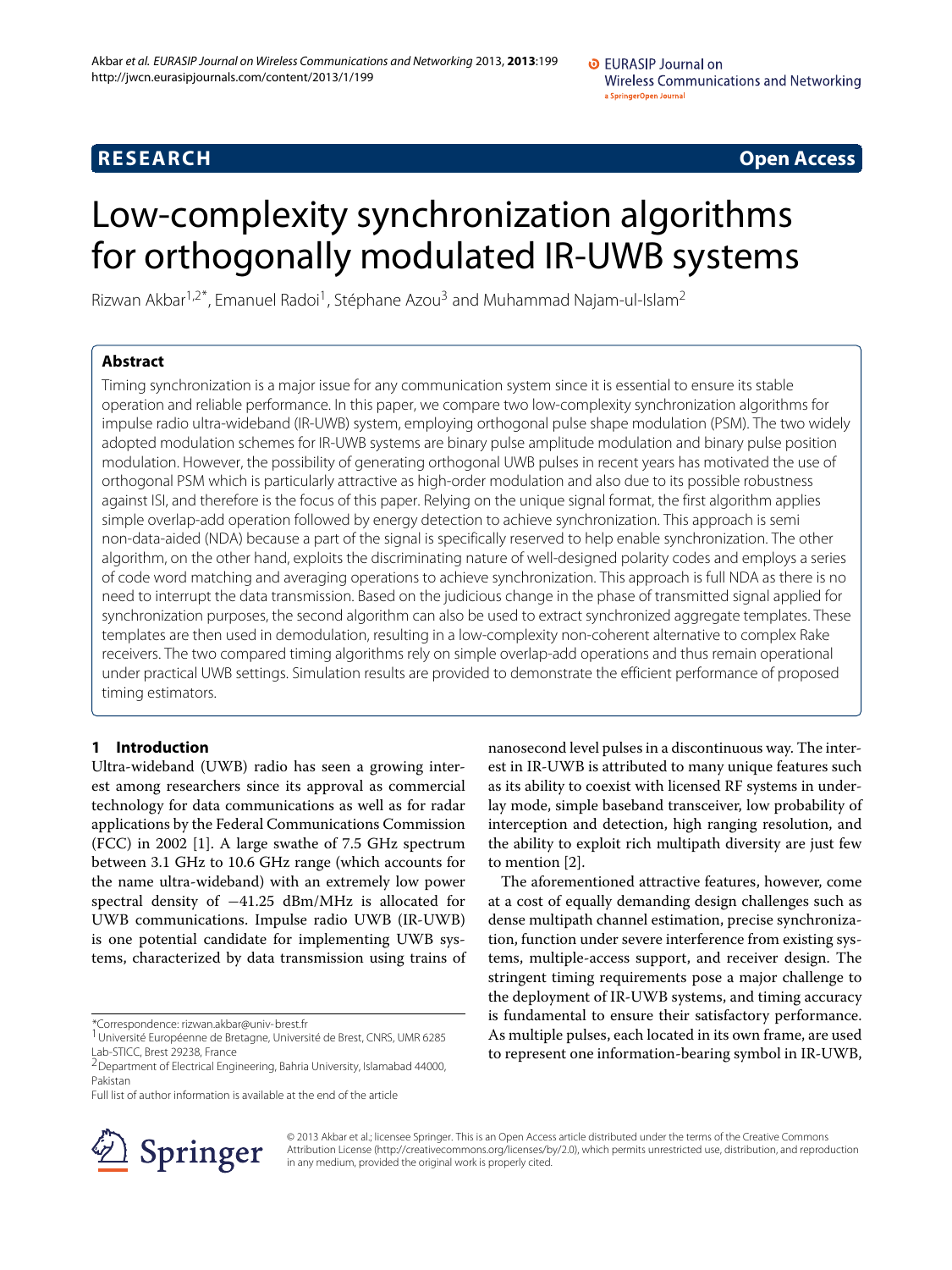synchronization is typically performed in two stages. During the first stage, called acquisition stage, a coarse synchronization is carried out to quickly identify the symbol starting frame. The second stage, known as the tracking stage, aims at refining the acquisition stage estimator and reducing down the timing mismatch to less than a chip duration.

Although synchronization is a tough task to accomplish in any communication system, it becomes much more challenging in IR-UWB due to the need of nanosecondlevel precision and low-power impulsive UWB pulses. Indeed, the fine resolution obtained thanks to the wide signal bandwidth, results in large search space for the synchronization while extremely low power transmission means long sequence to be processed in order to develop a reliable synchronization criterion. Many resolvable multipaths due to short UWB pulses can also cause the receiver to lock with more than one arriving multipath component, thus resulting in multiple acquisition phases. Last but not the least, the transmitted signal is distorted by antennas and unknown frequency selective dense multipath channels [\[3,](#page-13-2)[4\]](#page-13-3), which further intricate the already challenging task.

Different types of receivers need different levels of synchronization accuracy. The optimal coherent receiver (Rake) needs to align a locally generated template with the incoming received signal with an accuracy at the order of reciprocal of the signal bandwidth, which for UWB is in the order of tens of picoseconds. The lowcomplexity non-coherent receivers (transmitted reference [\[5\]](#page-13-4), differential detector [\[6\]](#page-13-5), etc.) slightly relax the synchronization requirements and typically need an accuracy in the nanoseconds range [\[7\]](#page-13-6). Nevertheless, in both cases, the synchronization requirements remain very strict. It was shown in [\[8-](#page-13-7)[10\]](#page-13-8) that a slight misalignment at the order of nanoseconds can severely degrade the IR-UWB system performance.

Due to these reasons, synchronization has been much emphasized by UWB researchers, and several timing algorithms have been proposed in the past [\[11](#page-13-9)[-26\]](#page-13-10). A brief literature review of synchronization techniques is presented in the next section.

## <span id="page-1-0"></span>**1.1 Overview of existing methods**

A number of algorithms treat timing synchronization as part of channel estimation and aim at the joint estimation of timing offset and channel taps [\[11](#page-13-9)[-13\]](#page-13-11). In [\[11\]](#page-13-9), this is done using maximum likelihood criterion, whereas a least square based method looking for the minimum of Euclidean distance between received signal samples and a local replica of their noiseless components is presented in [\[12\]](#page-13-12). However, a formidably high sampling rate up to several gigahertz raises concerns over their implementations. Besides, very fast analog-to-digital converters (ADC) are

needed in [\[12\]](#page-13-12) as it is a fully digital approach. Treating timing estimation as a harmonic retrieval problem, a subspace-based method has been proposed in [\[13\]](#page-13-11). The implementation complexity involved in subspace analysis along with possible ill-conditioned Vandermonde systems in closely spaced multipaths limits its application in realistic UWB channels. The abovementioned algorithms require certain assumptions such as the absence of inter-frame interference (IFI) and inter-symbol interference (ISI), known multipath channel, and absence of timehopping codes, which are rather optimistic assumptions for practical UWB settings.

The design of low-complexity synchronization schemes using either symbol-rate or frame-rate sampling is, therefore, highly motivated in UWB in order to reduce the implementation complexity. One simple approach for synchronization in impulse radio is based on match-filtering the received signal with a locally generated 'clean template' and peak-picking the correlation samples. Evidently, the reference template must encompass multipath channel effect which is unknown at synchronization, thus needing a cumbersome task of channel estimation. A scheme, known as timing with dirty templates (TDT), was proposed in [\[14\]](#page-13-13) to tackle this issue by utilizing a pair of successive symbol-long segments of the received signal, where one segment serves as template for the other. However, the main drawback of this approach is its poor performance due to the noise on noise effect from the dirty templates. An algorithm using orthogonal pulses in an alternative manner and then applying TDT algorithm is presented in [\[15\]](#page-13-14). Relying on periodic transmission of non-zero mean symbols, joint timing and template recovery algorithms via energy detection have been developed in [\[16](#page-13-15)[,17\]](#page-13-16), with universal applicability in the presence of ISI and multiuser interference (MUI). However, this asymmetric modulation aggravates the received signal-tonoise ratio (SNR), thus deteriorating bit error rate (BER) performance. Also, these algorithms need much longer sequence for reliable synchronization. Another class of synchronization algorithms capitalizes on the fine correlation properties of binary codes. One such algorithm with improved performance using fewer number of symbols is proposed in [\[18\]](#page-13-17), which can be utilized under both non-data-aided (NDA) and DA scenarios. Exploiting the discriminative nature of similar binary codes, several other timing algorithms resilient to different types of interferences such as IFI and ISI [\[19\]](#page-13-18), MUI [\[20\]](#page-13-19), nearfar problem [\[21\]](#page-13-20), and a low-complexity demodulator [\[22\]](#page-13-21) have also been proposed.

The above-referenced methods inevitably apply serial searching over all possible candidate time shifts. The large search space of IR-UWB systems, thanks to their extremely wide bandwidth, means that such linear search will lead to an increased mean synchronization time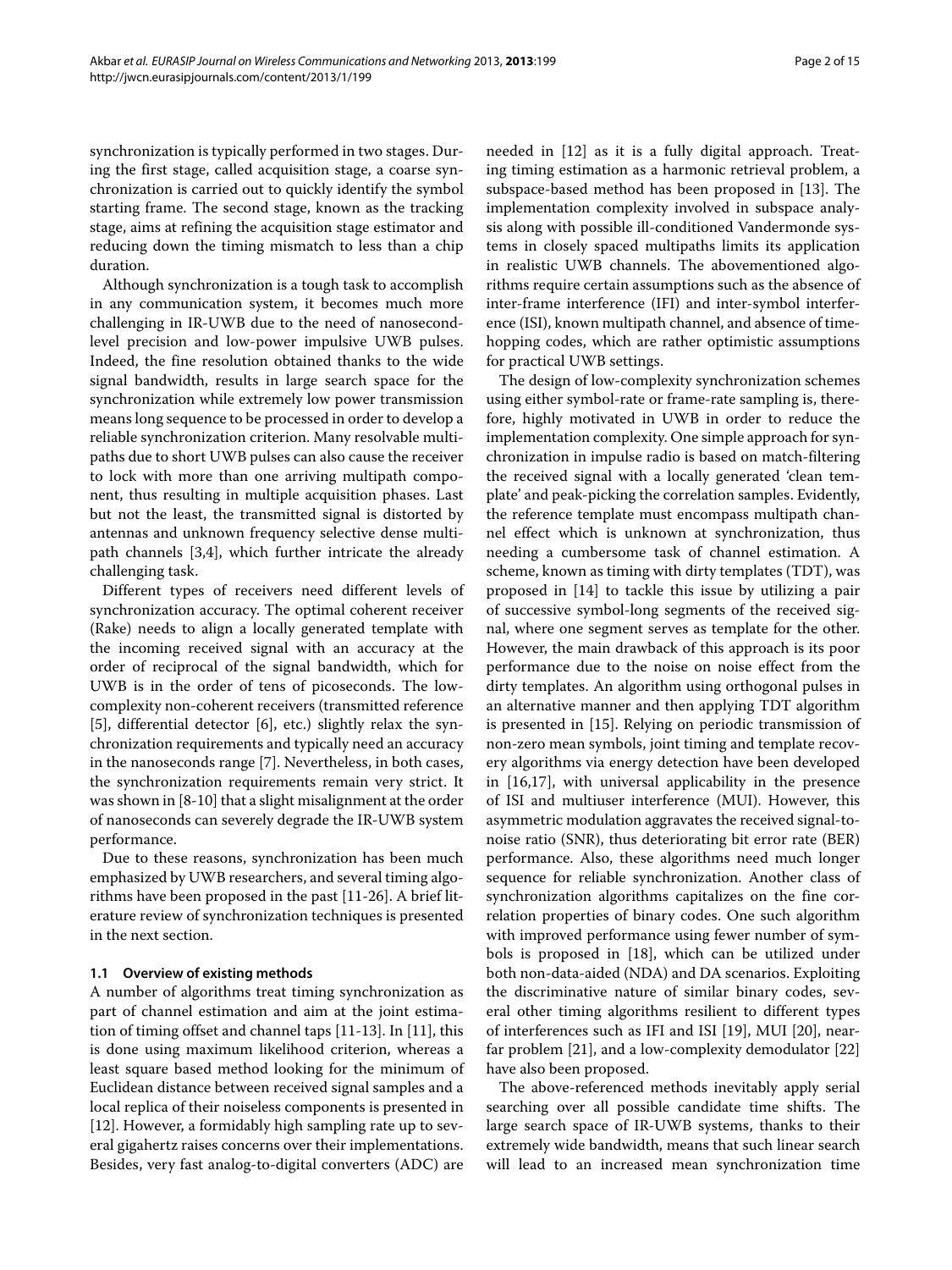(MST). A class of algorithms skipping the serial search technique has therefore been developed [\[23,](#page-13-22)[24\]](#page-13-23). In [\[23\]](#page-13-22), it is shown that bin reversal search is the most efficient search technique with much reduced MST. Two-stage synchronization is adopted in [\[24\]](#page-13-23), where the first stage performs a rapid coarse search and reduces the search space to a small subset while the second stage identifies exact timing using serial search in this subset. A class of optimal search strategies is presented in [\[25\]](#page-13-24) where fundamental limits on achievable MST are also provided, and it is shown that conventional serial search results in maximum MST. A promising algorithm is proposed in [\[26\]](#page-13-10), which uses orthogonal UWB pulses and avoids searching. These rapid synchronization algorithms, however, mostly focus on coarse acquisition and lack the accuracy compared to serial searching-based approaches.

### **1.2 Contributions**

One common characteristic of the synchronization techniques in the literature is that they are valid only for binary pulse amplitude modulation (BPAM) or/and binary pulse position modulation (BPPM), the two most popular modulation schemes in IR-UWB. These modulation schemes were widely adopted in the early years of UWB technology because of the difficulty to generate appropriate UWB pulses which can respect the severe FCC power constraints, thus limiting the choice. However, in recent years, the possibility of generating multiple mutually orthogonal and spectrally efficient pulses with the same widths [\[27](#page-13-25)[,28\]](#page-13-26) has encouraged the use of alternative orthogonal modulation (OM) schemes [\[29\]](#page-13-27) for IR-UWB. Pulse shape modulation (PSM) is an interesting OM scheme in which information is conveyed by the shape of pulse [\[30,](#page-13-28)[31\]](#page-13-29). These OM schemes are particularly attractive as high-rate multidimensional modulations, compared to high-order PAM and PPM [\[32\]](#page-13-30). This feature along with possible robustness of PSM against MUI and ISI makes it the focus of research work presented in this paper.

The main objective in this paper is to develop and compare low-complexity NDA synchronization algorithms for IR-UWB systems, employing orthogonal PSM. NDA algorithms are preferred as they do not interrupt the data transmission and can operate under 'cold start-up' scenarios where the receiver is not aware of the transmission start time. The target metric is the improved performance with low-complexity rather than reduced MST; therefore, we assume linear search for simplicity in our algorithms.

Most of the low-complexity algorithms presented in the second paragraph of Section [1.1](#page-1-0) cannot be applied in PSM-modulated IR-UWB systems. For example, the algorithms based on matched filtering the received signal with either 'clean' or 'dirty' templates will not function for PSM in the NDA context as we are not aware of the orthogonal pulse being received. The algorithms based on the alternate periodic transmission of nonzero mean symbols followed by energy detection will also not function as there will be no zero-mean region after the first order averaging in the observation signal in the case of PSM, contrary to PAM. Similarly, the algorithms which benefit from the fine correlation properties of binary codes will result in inferior performance because in the NDA context, the two neighboring symbols may have different pulses and thus the impulsive nature of correlation is lost.

In order to deal with these issues, we developed in [\[33\]](#page-13-31) an energy detection-based synchronization (EDS) algorithm exploiting the first order averaging and a judiciously designed transmitted signal, in a way that by simple overlap-add operation followed by energy detection, one can estimate the synchronization time. This algorithm has the advantage of achieving synchronization with no *a-priori* knowledge and remains equally valid for higherorder PSM. It will serve as a reference in the framework of this paper for a new synchronization algorithm, which is proposed along with a new SAT-based demodulation technique.

The two key contributions of this paper can be then summarized as follows.

- 1. The main limitation of EDS algorithm is that the judicious change in the signal format results in the loss of one frame per symbol, thereby making it a semi-NDA algorithm. Thus, we propose another approach, which exploits the discriminating nature of well-designed binary codes and does not incur any data loss. It estimates the timing offset by code matching followed by aggregating received signal segments and energy detection. This new code matching-based synchronization (CMS) algorithm provides much improved performance than EDS, especially in the case of relatively high number of symbols. Both of these algorithms remain functional under practical UWB settings of the unknown channel, pulse distortions by antennas, TH spreading, the presence of IFI and a moderate ISI, and even when multiple users are present.
- 2. In the course of establishing synchronization using CMS algorithm, we also get as a by-product an aggregate template which can be used to develop a non-coherent demodulation scheme for PSM, similar to the one proposed for BPAM in [\[16\]](#page-13-15).

To the best of our knowledge, EDS and CMS are the first synchronization algorithms proposed in the literature in the framework of PSM-modulated IR-UWB signals.

The rest of this paper is organized as follows: Section [2](#page-3-0) outlines the signal model, propagation channel, and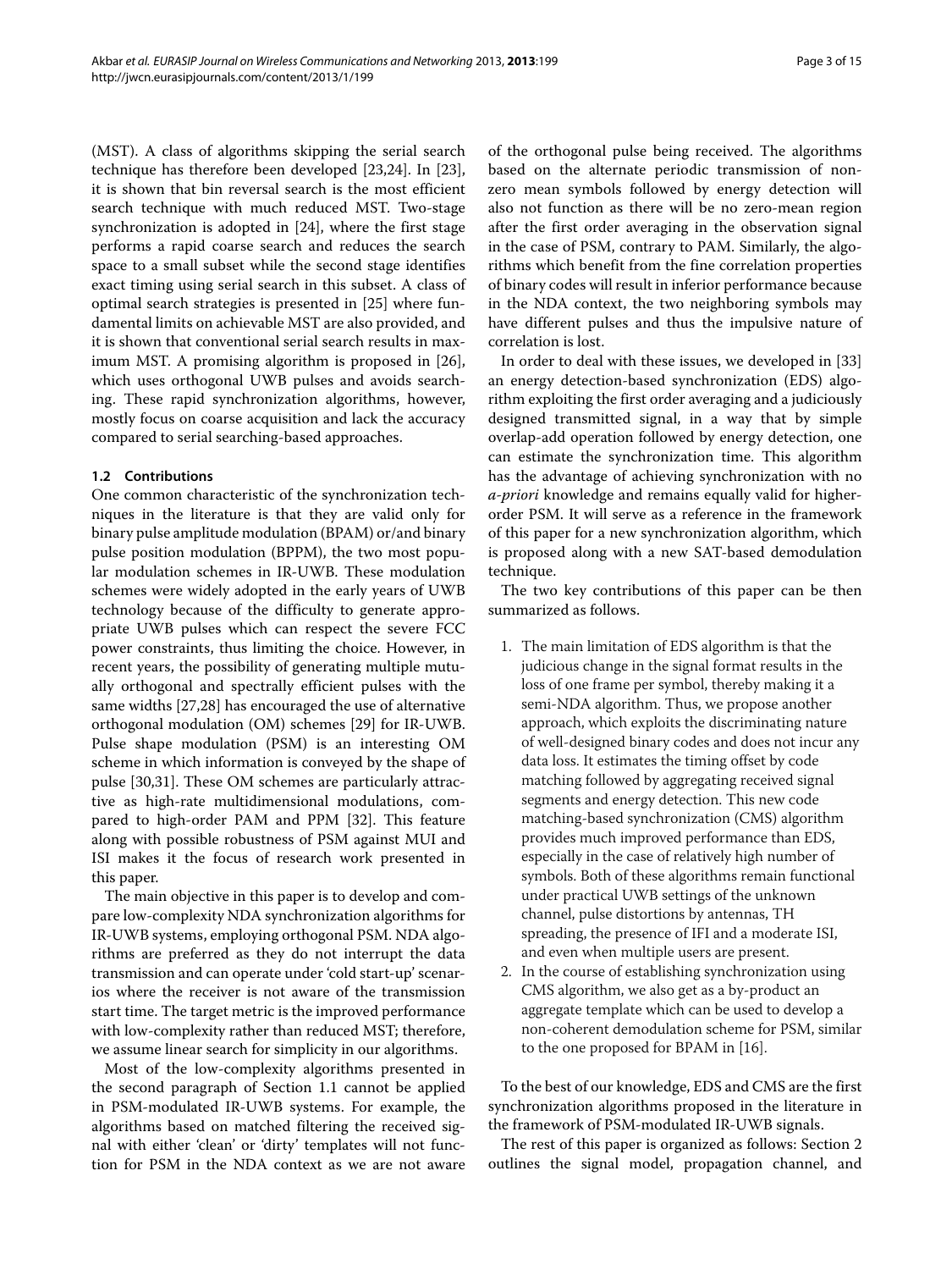synchronization preliminaries. The two synchronization algorithms and the non-coherent demodulation procedure along with the merits and feasibility discussion are presented in Section [3.](#page-4-0) Numerical results are provided in Section [4](#page-9-0) to compare and validate the two algorithms, while conclusions are drawn in Section [5.](#page-12-0)

### **1.3 Notation**

[.] and [.] represent integer floor and ceil operations, respectively, and  $[.]$ <sup>B</sup> denotes the modulo operation with base *B*.

#### <span id="page-3-0"></span>**2 System model and preliminaries**

#### **2.1 PSM transmission model**

For a typical IR-UWB system in a single-user scenario, equipped with TH codes and employing orthogonal PSM, the transmitted signal can be expressed as

$$
s(t) = \sum_{i} p_{T,d(i)}(t - iT_s)
$$
  
\n
$$
p_{T,d(i)}(t) := \sum_{j=0}^{N_f - 1} \psi_{d(i)}(t - jT_f - c_jT_c),
$$
\n(1)

where  $p_{T,d(i)}(t)$  is the symbol-long transmitted waveform. Each information-bearing symbol  $d(i) \in \{0, 1, ..., M-1\}$  is conveyed using one of the ultra-narrow orthogonal UWB pulse in the set  $S = {\psi_0(t), \psi_1(t), ..., \psi_{M-1}(t)}$ , where *M* is the modulation order. Each pulse has a duration  $T_{\psi}$  and satisfies  $\int_0^{T_{\psi}} \psi_i(t) \psi_j(t) = E_{\psi} \delta(i - j)$ ,  $(i, j) \in$ {0, 1, ..., *M* − 1}, where  $E_{\psi} = \int_{-\infty}^{\infty} \psi^2(t) dt$  is the pulse energy. Due to severe limitations imposed by FCC on transmission power, effective SNR per symbol is increased by repeating UWB pulses over  $N_f$  frames with one pulse per frame to represent each data bit  $d(i)$ . The symbol duration is thus  $T_s = N_f T_f$  where  $T_f$  is the frame duration. Spectrum smoothing and multiaccess are established by time shifting UWB pulses at multiples of chip duration  $T_c$  using user-specific pseudo-random TH codes  $c_i \in$  $[0, N_h)$ , with  $N_h \leq N_c$  where  $N_c$  is the number of chips per frame satisfying  $T_f = N_c T_c$ . These TH codes are symbol periodic, i.e.,  $c_j = c_{j+iN_f}$ ,  $\forall i$  and  $j \in [0, N_f)$ .

#### **2.2 Reception model**

The UWB indoor propagation channel is frequency selective and can be modeled by a stochastic tapped delay line [\[3\]](#page-13-2). The frequency-selective nature of channel can lead to distortion of transmitted pulse which varies from path to path. A typical UWB channel impulse response can be expressed as

$$
h(t) = \sum_{l=0}^{L-1} \lambda_l f_l(t - \tau_l),
$$
\n(2)

where  $\{\lambda_l, \tau_l\}_{l=0}^{L-1}$  are channel path gains and delays, respectively, satisfying  $\tau_l \leq \tau_{l+1}$ ,  $\forall l$ . The function  $f_k(t)$ includes the combined effect of individual pulse distortion and transmit/receive antenna effect. The UWB channel is also assumed to be quasi-static, i.e., channel taps remain invariant over a block of several symbols but may vary from block to block. For the purpose of elaboration simplicity, we may represent the channel as a weighted sum of time-shifted Dirac delta functions, i.e.,  $h(t)$  = sum of time-shifted Dirac delta functions, i.e.,  $h(t) = \sum_{l=0}^{L-1} \lambda_l \delta(t - \tau_l)$ . This simplification does not affect the proposed algorithms as they are unaffected by the channel and antenna characteristics. In order to isolate propagation delay *τ*<sub>0</sub> from channel delays, channel response can be rewritten as *h*(*t*) =  $\sum_{l=0}^{L-1} \lambda_l δ(t - τ_{l,0} - τ_0)$  where  $\tau_{l,0} = \tau_l - \tau_0$  is the relative path delay. The received signal is then obtained as the convolution product  $s(t) * h(t)$ , corrupted by an additive white Gaussian noise  $n(t)$  with double-sided power spectral density  $N_0/2$ :

<span id="page-3-1"></span>
$$
r(t) = \sum_{i} p_{R,d(i)}(t - iT_s - \tau_0) + n(t)
$$
  
\n
$$
p_{R,d(i)}(t) := \sum_{j=0}^{N_f-1} g_{d(i)}(t - jT_f - c_jT_c),
$$
\n(3)

where  $p_{R,d(i)}(t)$  is the received aggregate symbol-long waveform with  $g_{d(i)}(t) = \sum_{l=0}^{L-1} \lambda_l \psi_{d(i)}(t - \tau_{l,0})$  representing the channel response to a single UWB pulse  $\psi_{d(i)}(t +$ *τ*<sub>0</sub>). Let  $T_g := \sup \{ t | g_{d(i)}(t) \neq 0 \}$  with  $T_g = T_{\psi} + \tau_{L-1,0}$ and  $T_R := \sup \{ t | p_{R,d(i)}(t) \neq 0 \}$  with  $T_R = (N_f - 1)T_f +$  $c_{N_f-1}T_c+T_g$ . To develop our synchronization algorithms, we assume that both IFI and ISI are absent. This condition can be easily met by choosing  $(N_h - 1)T_c + T_g \leq T_f$ . Note that this assumption is only imposed for analytic simplicity, and we will show the robustness of our algorithms against IFI and a moderate ISI with numerical results .

#### **2.3 Problem formulation**

In practical scenarios, the receiver is unaware of transmission starting time and channel propagation delay *τ*<sub>0</sub>. We assume that the receiver initiates the synchronization at time  $t_0 \geq \tau_0$ , and we set  $\tau_0 = 0$  as it is only serving as a reference. Denoting  $t_0 = NT_s - t_\phi$ , with  $N = \lceil t_0/T_s \rceil$ , the observation signal can be written as

$$
x(t) = r(t + t_0)
$$
  
=  $\sum_{i} p_{R,d(i)}(t - iT_s + t_0) + n(t + t_0)$   
=  $\sum_{i} p_{R,d(i)}(t - (i - N)T_s - t_{\phi}) + n(t + NT_s - t_{\phi}).$  (4)

As the receiver aims at aligning to the starting time of the first information symbol after  $t_0$ , i.e., to the time  $t =$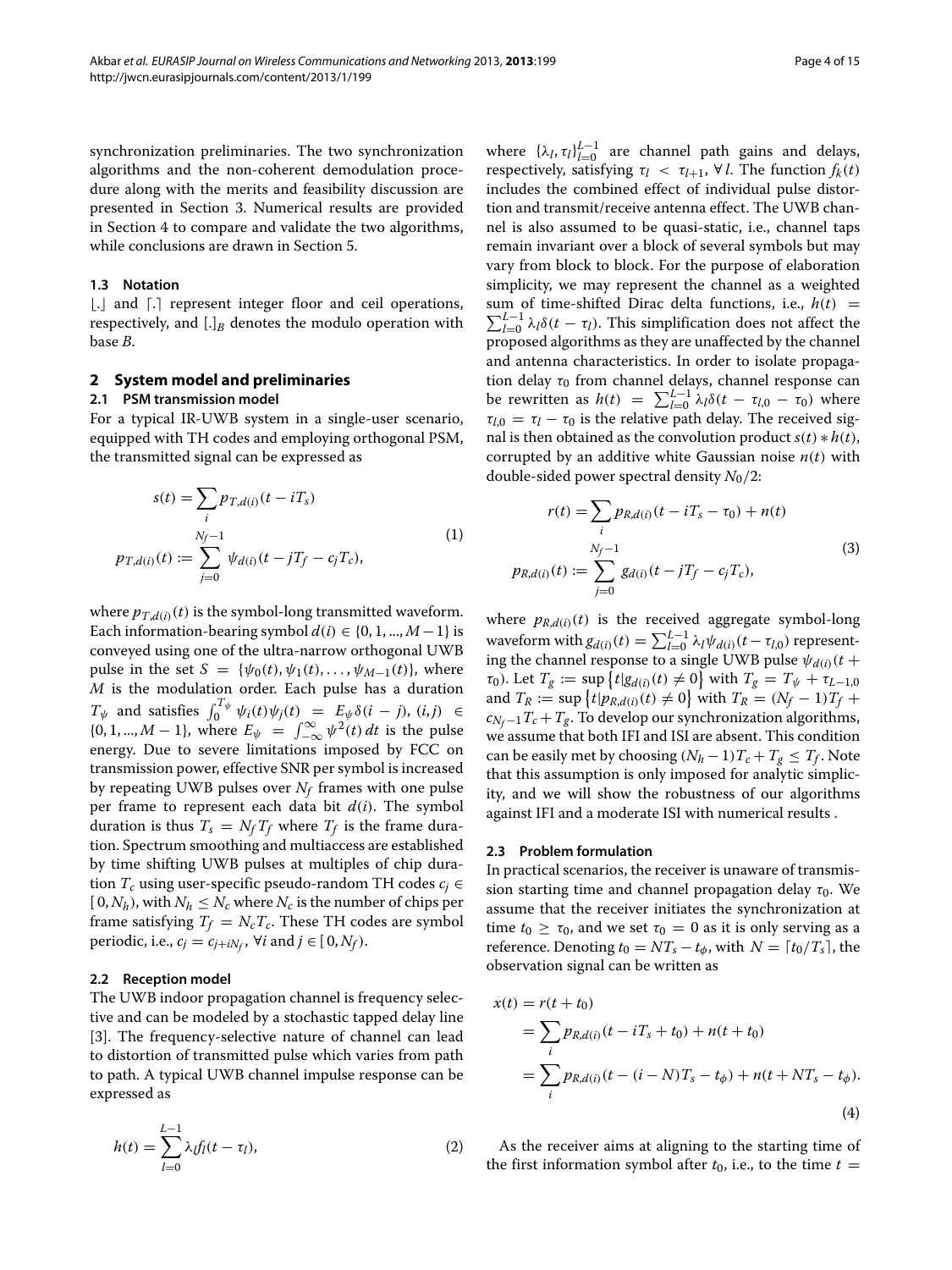# <span id="page-4-0"></span>**3 Low-complexity synchronization algorithms**

# **3.1 Energy detection based algorithm**

In order to achieve synchronization with energy detection, we first judiciously modify the conventional PSM symbol format in [\(1\)](#page-3-1) as follows:

<span id="page-4-1"></span>
$$
p_{T,d(i)}(t) = \psi_0(t - c_0 T_c) + \gamma_i \sum_{j=1}^{N_f - 1} \psi_{d(i)}(t - jT_f - c_j T_c),
$$
\n(5)

<span id="page-4-6"></span>where

$$
\gamma_i = \sum_m \alpha_i^m \beta_i^m, \qquad m = 0, 1, ..., M - 1 \tag{6}
$$

<span id="page-4-5"></span>with

$$
\beta_i^m = \beta_{i-1}^m \left[ 1 - 2\alpha_i^m \right]
$$
  

$$
\alpha_i^m = \left[ \left\lceil \frac{|d(i) - m| + M}{M} \right\rceil \right]_2,
$$
 (7)

where  $\alpha_i^m \in \{0, 1\}$  and  $\{\beta_i^m, \gamma_i\} = \pm 1$ . From [\(5\)](#page-4-1), it is clear that two changes have been made. First, the starting frame of each symbol is reserved and can be regarded as information-free pulse. Without loss of generality, we set  $c_0 = 0$  hereafter. Secondly, pulses with alternate phase are used to represent a particular symbol, i.e., the data symbol  $d(i)$  is transmitted using  $\psi_{d(i)}(t)$  and  $-\psi_{d(i)}(t)$ alternately. The graphical explanation of these changes can be observed in Figure [1.](#page-4-2)

This modified transmitted symbol will correspondingly result in a modified received symbol as follows:

<span id="page-4-3"></span>
$$
p_{R,d(i)}(t) = g_0(t) + \gamma_i \sum_{j=1}^{N_f-1} g_{d(i)}(t - jT_f - c_jT_c).
$$
 (8)

Now, given  $x(t)$  with  $p_{R,d(i)}(t)$  defined as in [\(8\)](#page-4-3), a simple energy detection-based algorithm is proposed exploiting the judiciously designed signal format of [\(5\)](#page-4-1). First, we take  $T_s$ -long *K* segments from the received signal  $x(t)$ , given by

<span id="page-4-4"></span>
$$
x_k(t) = x(t + kT_s), \qquad k \in [0, K - 1], \ t \in [0, T_s)
$$
  
= 
$$
\sum_i p_{R,d(i)}(t - (i - N - k)T_s - t_{\phi}) + \eta(t),
$$
  
(9)

where  $\eta(t) = n(t + (N + k)T_s - t_\phi)$ . As we have assumed that both IFI and ISI are absent, therefore it is easy to observe that each segment  $x_k(t)$  of size  $T_s$  will span at most two successive symbols of  $p_{R,d(i)}(t)$ . Letting  $i = N +$  $k + q$  where  $q = 0$  or  $q = -1$ , [\(9\)](#page-4-4) can be rewritten as

$$
x_k(t) = \sum_{q=-1}^{0} p_{R,d(N+k+q)}(t - qT_s - t_{\phi}) + \eta(t). \tag{10}
$$

<span id="page-4-2"></span>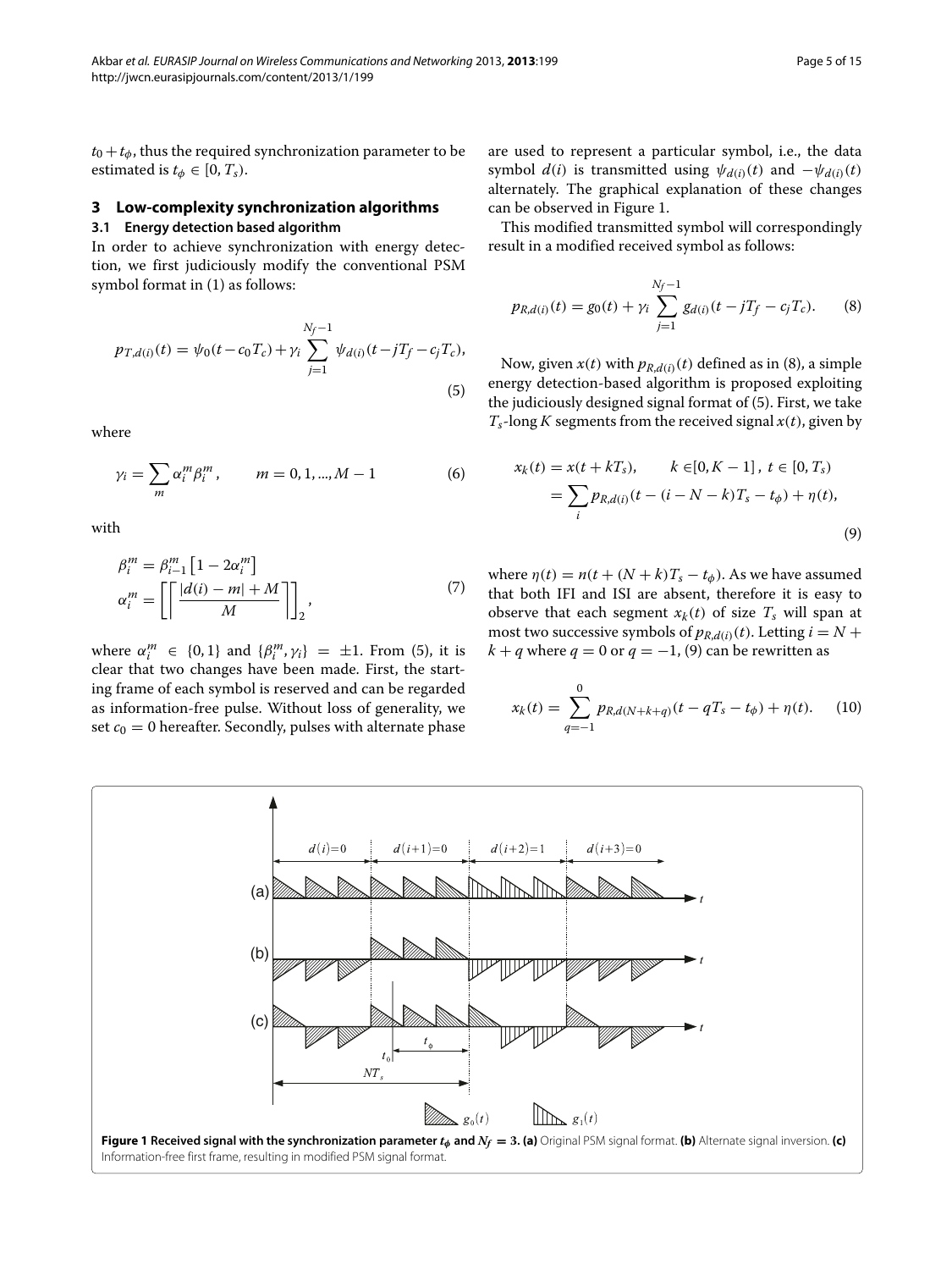<span id="page-5-0"></span>Next, the mean of observation signal is found using sample mean estimator obtained from *K* segments as follows:

$$
\bar{x}(t) = \frac{1}{K} \sum_{k=0}^{K-1} x_k(t)
$$
\n
$$
= \frac{1}{K} \sum_{k=0}^{K-1} \sum_{q=-1}^{0} p_{R,d(N+k+q)}(t - qT_s - t_\phi) + \bar{\eta}(t),
$$
\n(11)

where  $\bar{\eta}(t)$  is averaged noise. Ignoring noise brevity and substituting [\(8\)](#page-4-3) in [\(11\)](#page-5-0), we get

<span id="page-5-1"></span>
$$
\bar{x}(t) = \sum_{q=-1}^{0} g_0(t - qT_s - t_{\phi}) + \frac{1}{K} \sum_{q=-1}^{0} \sum_{k=0}^{K-1} \sum_{j=1}^{N_f-1} \gamma_{N+k+q}
$$
  

$$
g_{d(N+k+q)}(t - qT_s - jT_f - c_jT_c - t_{\phi}).
$$
\n(12)

From [\(7\)](#page-4-5), it can be seen that

$$
\alpha_i^m = \begin{cases} 1 & \text{if } d(i) = m \\ 0 & \text{otherwise} \end{cases}, \ \beta_i^m = \begin{cases} -\beta_{i-1}^m & \text{if } d(i) = m \\ \beta_{i-1}^m & \text{otherwise} \end{cases}
$$
(13)

therefore,  $\alpha_i^m \beta_i^m = -\beta_{i-1}^m$  for  $d(i) = m$ , resulting in mean of

$$
\frac{1}{K} \sum_{k=0}^{K-1} \alpha_k^m \beta_k^m = \begin{cases} -1/K & \text{if } p^m \text{ is odd} \\ 0 & \text{otherwise} \end{cases} \tag{14}
$$

where  $p^m$  is the total number of symbols in a sequence of length *K* having  $d(k) = m$ . As *K* is sufficiently large, the sample mean can approximate to 0 even when  $p^m$  is odd. Consequently,

$$
\frac{1}{K} \sum_{k=0}^{K-1} \gamma_{N+k+q} = \frac{1}{K} \sum_{m} \sum_{k=0}^{K-1} \alpha_{N+k+q}^{m} \beta_{N+k+q}^{m} \approx 0.
$$
\n(15)

Exploiting the above fact, [\(12\)](#page-5-1) can be simplified to

$$
\bar{x}(t) = g_0(t - t_{\phi}) + g_0(t + T_s - t_{\phi}), \quad t \in [0, T_s). \tag{16}
$$

From [\(16\)](#page-5-2), it is clear that  $\bar{x}(t)$  will have non-zero region only around *tφ*. Exploiting the zero guards, the objective function to estimate  $t_{\phi}$  can be developed as

 $\hat{t}_{\phi} = \arg \max_{\tau \in [0, T_s)} J(\tau)$ 

where

<span id="page-5-3"></span>
$$
J(\tau) = \int_0^{T_I} \left\{ \left[ \bar{x}(t+\tau) \right]_{T_s} \right\}^2 dt, \tag{17}
$$

where  $[.]_{T_s}$  is included as  $\bar{x}(t)$  has size  $T_s$  while integra-tion in [\(17\)](#page-5-3) needs periodic extension of  $\bar{x}(t)$ , and  $T_I$  is the integration interval. In the sequel, we will show that *J*( $\tau$ ) achieves its unique maximum only at  $t_{\phi}$ , i.e.,  $J(t_{\phi}) =$ 

 $\int_0^{T_I} g_0^2(t) dt$ . Let  $\Delta t = \tau - t_\phi$  be the relative misalignment between  $t$ <sup> $\phi$ </sup> and candidate time shift  $\tau$  with  $\Delta t \in$  $(-T_s, T_s)$ . As the value of  $∆t$  leads to different results, we consider the two cases:  $\Delta t \in (-T_s, 0]$  and  $\Delta t \in (0, T_s]$ , separately.

Specifically, if  $\Delta t \in (-T_s, 0]$ , the objective function  $J(\tau)$ can be given as

$$
J(\tau) = \int_0^{T_I} g_0^2(t + \Delta t)dt + \int_0^{T_I} g_0^2(t + T_s + \Delta t)dt.
$$
 (18)

Recalling that  $g(t)$  has a finite non-zero support within  $[0, T_g]$ , we get  $J(\tau) = \int_0^{T_I + \Delta t} g_0^2(t) dt + \int_{T_s + \Delta t}^{T_I} g_0^2(t) dt$ , which can be rearranged as

$$
J(\tau) = J(t_{\phi}) - \int_{T_I + \Delta t}^{T_s + \Delta t} g_0^2(t) dt.
$$
 (19)

Clearly, the objective function  $J(\tau)$  is lower bounded by positive integral  $\int_{T_I + \Delta t}^{T_s + \Delta t} g_0^2 dt > 0$ , thus yielding a unique maximum if and only if (iff)  $\Delta t = 0$  or  $\tau = t_{\phi}$ . Likewise, following the same steps when  $\Delta t \in [0, T_s)$ , we obtain

$$
J(\tau) = J(t_{\phi}) - \int_{T_I + \Delta t - T_s}^{\Delta t} g_0^2 dt.
$$
 (20)

Again, by a similar argument, we can conclude that  $J(\tau)$ will achieve its maximum iff  $\tau = t_{\phi}$ , thus validating the algorithm.

#### *3.1.1 Demodulation*

The detection statistic for *i*-th symbol in conventional correlation-based Rake receiver is given as

<span id="page-5-4"></span>
$$
\hat{d}(i) = \arg \max_{m \in [0,M)} \left| \int_0^{T_s} x(t + iT_s + \hat{t}_{\phi}) \nu_m(t) dt \right|, (21)
$$

<span id="page-5-2"></span>where

$$
v_m(t) = \sum_{l=0}^{L-1} \hat{\lambda}_l p_{T,m}(t - \hat{\tau}_{l,0})
$$

is the reference signal with  $\{\hat{\lambda}_l, \hat{\tau}_{l,0}\}_{l=0}^{L-1}$  representing estimated channel parameters and  $p_{T,m}(t)$  is as given in [\(5\)](#page-4-1) with  $\gamma_i = 1$ .

Note that the above-mentioned synchronization method can also be used for synchronization in BPSKmodulated IR-UWB systems, only by reserving the first frame as the other modification of alternate phase change is inherently available in BPSK. It is worth mentioning at this point that the reservation of one frame for synchronization purpose does not influence the BER performance to a large extent. For example, considering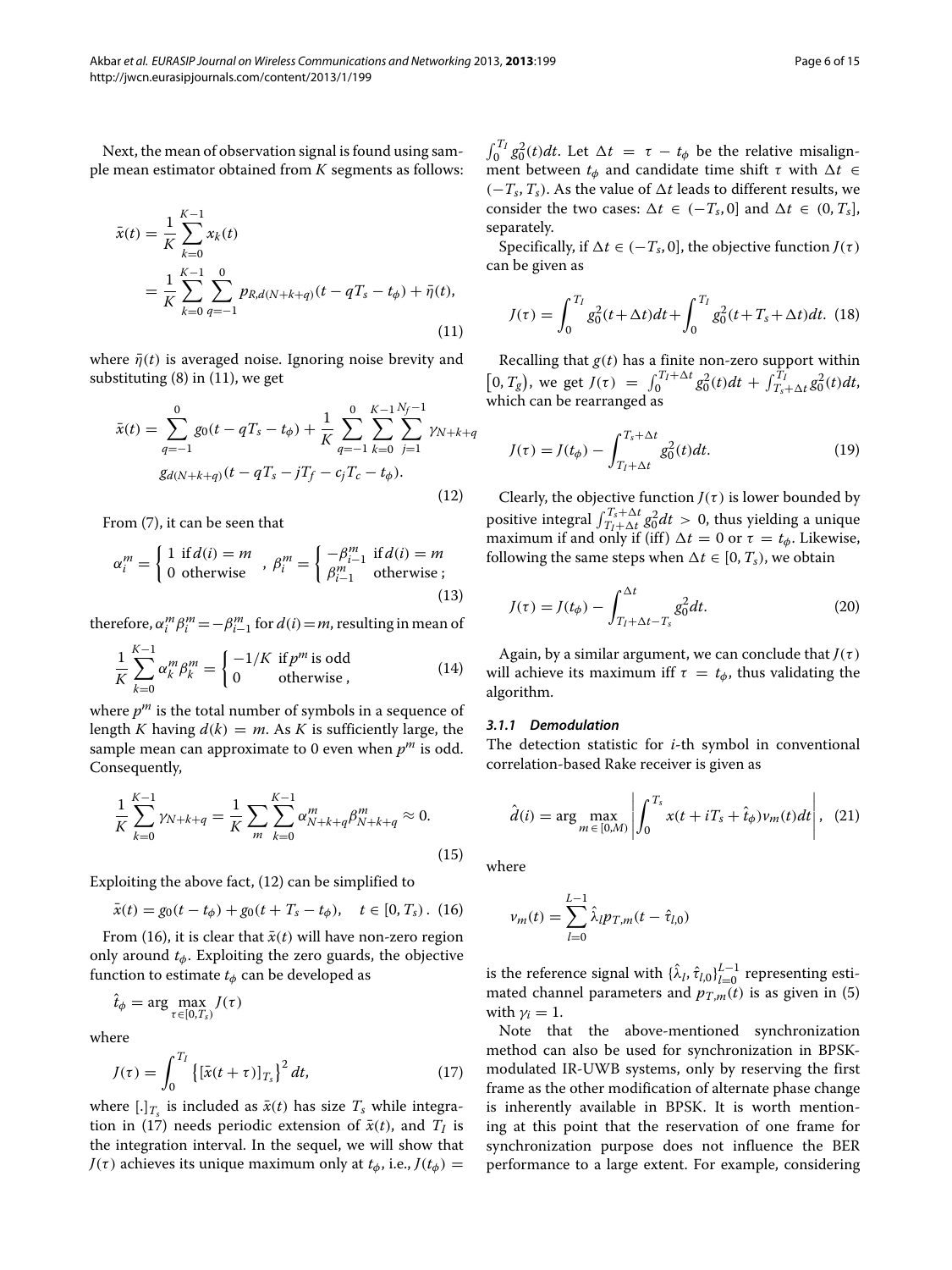modified binary PSM signaling as in [\(5\)](#page-4-1), the BER using the correlation-based detector of [\(21\)](#page-5-4) can be found as

$$
P_e = \frac{1}{2} \text{erfc}\left(\sqrt{\frac{E_b}{2N_0}}\right) + \frac{1}{2} \text{erfc}\left(\frac{N_f - 2}{N_f} \sqrt{\frac{E_b}{2N_0}}\right)
$$
  

$$
\approx \text{erfc}\left(\sqrt{\frac{E_b}{2N_0}}\right),
$$
 (22)

where erfc(*x*) =  $(2/\sqrt{\pi}) \int_x^{\infty} e^{-t^2} dt$  is the complementary error function. The term  $(N_f - 2)/N_f$  is the result of one reserved frame; however, as  $N_f$  is chosen sufficiently large in IR-UWB in order to increase effective SNR per symbol, it is reasonable to approximate this term to 1. Also, it is important to clarify at this point that this information-free frame is adapted only during the synchronization phase. After the synchronization is done, the transmitter returns to the conventional PSM scheme. As this synchronization phase constitutes a very small fraction (say less than 5%) of the total transmission time [\[16\]](#page-13-15), the effect on the overall demodulation performance will be negligible.

Although the Rake receiver is considered to be optimal, unfortunately it needs *L* parallel correlators which make its implementation unfeasible for practical UWB channels. Also, the performance of Rake receiver is very sensitive to mistiming [\[8](#page-13-7)[,9\]](#page-13-32) and channel estimation errors [\[34\]](#page-14-0). These limitations of the Rake receiver motivate the use of non-coherent receivers for UWB [\[5](#page-13-4)[-7\]](#page-13-6), where the correlation between the received signal and a template derived from the received signal itself is performed. Another interesting alternative to the Rake receiver is proposed in [\[16\]](#page-13-15) where a template, called synchronized aggregate template (SAT), is achieved as a by-product of the synchronization algorithm. This SAT-based receiver has much lower complexity and exhibits very attractive performance in the SNR range of practical interest. In the following section, we will show that by carefully designing the transmitted signal, we can develop a low-complexity SAT-based receiver for PSM-IR-UWB systems along with an improved synchronization algorithm.

#### **3.2 Code matching based algorithm and SAT extraction**

Analyzing the mean of observation signal in [\(12\)](#page-5-1), it is evident that the symbol-long segments of  $\bar{x}(t)$  contain a version of  $p_{R,d(i)}(t)$  circularly shifted by  $t_{\phi}$ . Due to the careful change brought in the signal format by introducing  $\gamma$ *i* in [\(5\)](#page-4-1), the second part in the summation in [\(12\)](#page-5-1) cancels out, leaving behind only the first frame. However, if we assume  $\gamma_i = 1$ , i.e., do not modify the original PSM signal format and if  $t_{\phi}$  is estimated correctly, then [\(12\)](#page-5-1) will result with binary PSM in

<span id="page-6-0"></span>
$$
\hat{p}_R(t) = \frac{1}{K} \sum_{k=0}^{K-1} x_k(t + \hat{t}_{\phi}) = \hat{p}_{R,0}(t) + \hat{p}_{R,1}(t). \tag{23}
$$

Applying the law of large numbers, one can see that  $\lim_{K \to \infty} \hat{p}_R(t) = p_R(t)$ , i.e.,  $\hat{p}_{R,0}(t) = p_{R,0}(t) = v_0(t)$  and  $\hat{p}_{R,1}(t) = p_{R,1}(t) = v_1(t)$ . Clearly, if we can separate the two parts of  $\hat{p}_R(t)$  in [\(23\)](#page-6-0), we will get the two desired reference signals as required for demodulation in [\(21\)](#page-5-4) in case of binary PSM. This inspires us to think about an alternative solution which can provide not only the timing estimation but can also help in extracting the reference signals for demodulation.

Owing to the fact that the demodulator in [\(21\)](#page-5-4) makes decision on the basis of the UWB waveform orthogonality, we may change the phase of the transmitted waveform in a way that it not only estimates the synchronization parameter but also separates the two template waveforms. Thus, instead of using  $ψ$ *<sup><i>d*(*i*)</sub>(*t*) for modulation, we will multiply  $ψ$ <sub>*d*(*i*)</sub>(*t*) with  $β$ *i*,</sup> defined as

<span id="page-6-1"></span>
$$
\beta_{i} = \left\{ [d(i) + \lfloor i/Q \rfloor]_{2} + 1 \right\} (\alpha_{i})^{1 + d(i) - \lfloor \frac{i}{Q} \rfloor}, \ \beta_{i} \in \{\pm 1, \pm 2\} \alpha_{i} := \alpha_{i-1} \left\{ 2\lfloor i/Q \rfloor - 1 \right\} \{ 1 - 2d(i) \}, \ \alpha_{i} \in \{1, -1\},
$$
\n(24)

where  $Q > K$ , with K being the number of symbols used for synchronization and *Q* being the number of symbols used for SAT recovery.

As *d(i)* are independent and identically distributed (i.i.d) symbols taking the values {0, 1} equiprobably, we can split them into two groups, denoted as  $\mathcal{G}_0(i) :=$  ${i : d(i) = 0}$  and  $\mathcal{G}_1(i) := {i : d(i) = 1}$ . Choosing *Q* sufficiently large and using [\(24\)](#page-6-1), the mean of the transmitted pulses can be shown to be

<span id="page-6-2"></span>
$$
\frac{1}{Q} \sum_{i=0}^{Q-1} \beta_i \psi_{d(i)}(t) = \frac{1}{Q} \left[ \sum_{i=0}^{Q-1} \left[ d(i) + 1 \right] (\alpha_i)^{1 + d(i)} \psi_{d(i)}(t) \right]
$$

$$
\approx \frac{1}{Q} \left[ \sum_{i \in \mathcal{G}_0(i)} \alpha_i \psi_0(t) + \sum_{i \in \mathcal{G}_1(i)} 2\alpha_i^2 \psi_1(t) \right]
$$

$$
\approx \psi_1(t).
$$
\n(25)

Similarly, we can show that  $(1/Q) \sum_{i=0}^{2Q-1} \beta_i \psi_{d(i)}(t) \approx$  $\psi_0(t)$ . Thus, by judiciously changing the phase of the basic UWB pulse and performing two separate averaging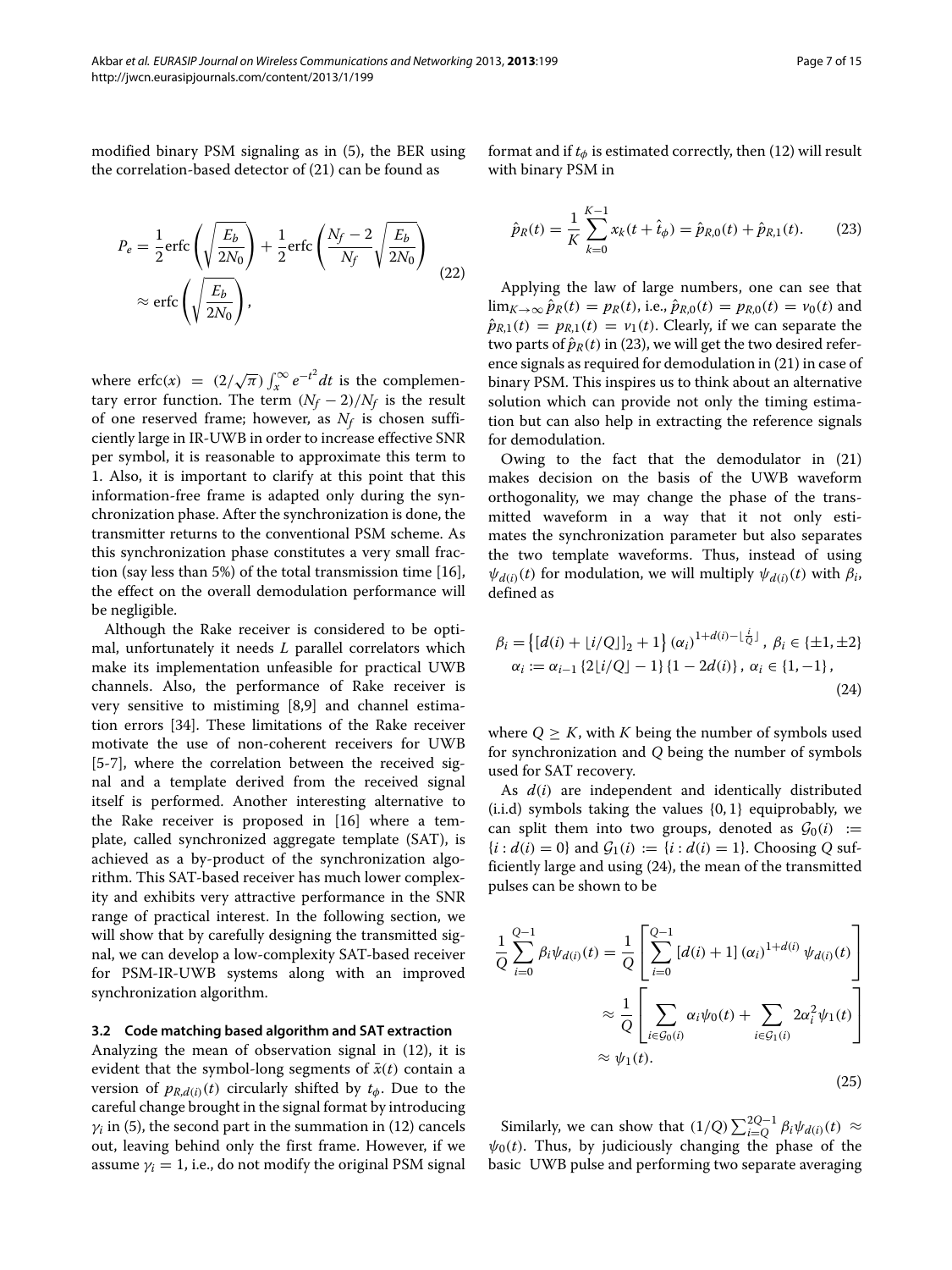operations once  $\hat{t}_{\phi}$  is known, SAT can be recovered from  $(12)$  as

<span id="page-7-3"></span>
$$
\hat{p}_{R,1}(t) = Q^{-1} \sum_{k=0}^{Q-1} x_k(t + \hat{t}_{\phi}) = \hat{v}_1(t),
$$
\n
$$
\hat{p}_{R,0}(t) = Q^{-1} \sum_{k=Q}^{2Q-1} x_k(t + \hat{t}_{\phi}) = \hat{v}_0(t).
$$
\n(26)

Once SAT is recovered, we may proceed with our demodulation procedure in [\(21\)](#page-5-4). It is worth mentioning that under the condition of large *Q* and equiprobable symbols, only *Q* out of 2*Q* symbols used for SAT recovery are modulated by twice the amplitude of the others. As this value of *Q* is very small compared to the channel coherence time [\[16\]](#page-13-15), received SNR will not be greatly aggravated and thus the impact on BER performance will be negligible.

This alternation of the symbol phase according to [\(24\)](#page-6-1) can therefore effectively extract the SATs for demodulation as long as we know *tφ*. Thus, the next target is to estimate the synchronization parameter while preserving the phase alternation. To achieve that purpose, the frames

within a symbol are first multiplied with a bipolar code **b** having periodic autocorrelation function defined as

<span id="page-7-2"></span>
$$
R(n) = \sum_{j=0}^{N_f - 1} b_j b_{\left[j+n\right]_{N_f}} = \begin{cases} N_f & n = k N_f \\ \pm 1 & \text{otherwise} \end{cases} \tag{27}
$$

with  $k = 0, 1, 2, \ldots$  Many sequences exhibit the above autocorrelation property (ACP), such as maximum length shift register sequences (*m*-sequence), Barker codes, etc. Applying these modifications to the transmitted symbol, we get accordingly the received and observation symbols as follows:

<span id="page-7-1"></span>
$$
p_{R,d(i)}(t) = \sum_{j=0}^{N_f-1} b_j g_{d(i)}(t - jT_f - c_j T_c)
$$
  

$$
x(t) = \sum_i \beta_i p_{R,d(i)}(t - (i - N)T_s - t_{\phi})
$$
  

$$
+ n(t + NT_s - t_{\phi}).
$$
 (28)

A graphical explanation of changes applied to transmitted signal can be seen in Figure [2.](#page-7-0)

<span id="page-7-0"></span>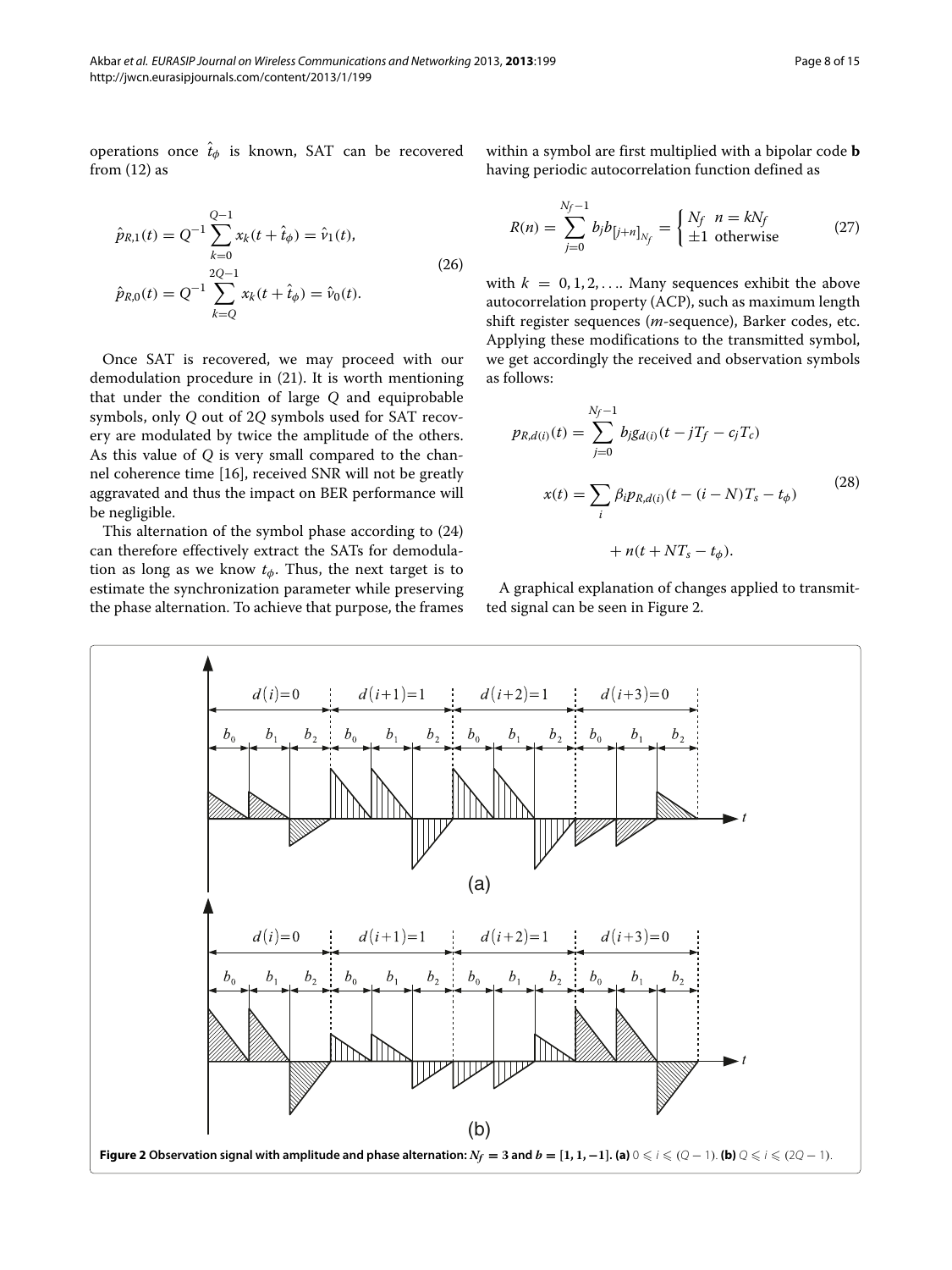The mean of observation signal is given as

$$
\bar{x}(t) = \frac{1}{K} \sum_{k=0}^{K-1} x(t + kT_s), \quad K \le Q, \, t \in [0, T_s)
$$
\n
$$
= \frac{1}{K} \sum_{k=0}^{K-1} \sum_{i} \beta_i p_{R,d(i)}(t - (i - N - k)T_s - t_\phi).
$$
\n(29)

Next, we take frame-long segments from  $x_k(t)$  and compensate for random TH delays and binary code  ${b_j}_{j=0}^{N_f-1}$ , followed by the signal aggregation operation.

$$
\bar{x}_{b}(t,\tau) = \sum_{m=0}^{N_{f}-1} b_{m}\bar{x}(t+mT_{f}+c_{m}T_{c}+\tau), t \in [0, T_{f})
$$
\n
$$
= \frac{1}{K} \sum_{k=0}^{K-1} \sum_{i} \beta_{i} \sum_{m=0}^{N_{f}-1} b_{m}p_{R,d(i)}(t-(i-N-k)T_{s}) - t_{\phi} + mT_{f} + c_{m}T_{c}+\tau),
$$
\n(30)

where  $\tau \in [0, T_s)$  is the candidate time shift and the noise term is ignored for brevity hereafter. Synchronization parameter  $t_{\phi}$  and candidate shift  $\tau$  both can be expressed as an integer multiple of  $T_f$  plus a remnant, i.e.,  $t_{\phi} = n_{\phi} T_f + \epsilon_{\phi}, n_{\phi} = \lfloor t_{\phi} / T_f \rfloor \in \left[ 0, N_f \right), \, \epsilon_{\phi} \in \left[ 0, T_f \right)$  and  $\tau = n_{\tau} T_f + \epsilon_{\tau}, n_{\tau} = \lfloor \tau / T_f \rfloor \in [0, N_f), \ \epsilon_{\tau} \in [0, T_f).$  Thus, the relative misalignment at any specific time shift can be denoted as  $t_e = \tau - t_\phi = \left[ n_\tau - n_\phi \right] T_f + \left[ \epsilon_\tau - \epsilon_\phi \right] = \tilde{n} T_f + \epsilon$  $\tilde{\epsilon}$ , where  $\tilde{n} \in [-n_{\phi}, N_f - 1 - n_{\phi})$  and  $\tilde{\epsilon} \in [-\epsilon_{\phi}, T_f - \epsilon_{\phi})$ . Consequently, [\(30\)](#page-8-0) can be rewritten as

$$
\bar{x}_{b}(t,\tau) = \frac{1}{K} \sum_{k=0}^{K-1} \sum_{i} \beta_{i} \sum_{m=0}^{N_{f}-1} b_{m} p_{R,d(i)}(t - (i - N - k)T_{s} + (m + \tilde{n}) T_{f} + c_{m} T_{c} + \tilde{\epsilon}).
$$
\n(31)

Substituting  $p_{R,d(i)}(t)$  from [\(28\)](#page-7-1), we get

$$
\bar{x}_{b}(t,\tau) = \frac{1}{K} \sum_{k=0}^{K-1} \sum_{i} \beta_{i} \sum_{m=0}^{N_{f}-1} \sum_{j=0}^{N_{f}-1} b_{m} b_{j} g_{d(i)}(t - (i - N - k)T_{s} + (m + \tilde{n} - j) T_{f} + (c_{m} - c_{j}) T_{c} + \tilde{\epsilon}).
$$
\n(32)

To this end, it is worth noting that the dual purposes served by TH codes (i.e., spectrum smoothing and multiaccess) can be equally achieved by the user-specific <span id="page-8-5"></span>orthogonal polarity codes **b**. Thus, we assume  $c_m = c_j$ 0, ∀  $(m, j)$ . As a result, [\(32\)](#page-8-1) can be simplified as

<span id="page-8-2"></span>
$$
\bar{x}_{b}(t,\tau) = \frac{1}{K} \sum_{k=0}^{K-1} \sum_{i} \beta_{i} \sum_{m=0}^{N_{f}-1} \sum_{j=0}^{N_{f}-1} b_{m} b_{j} g_{d(i)}(t - (i - N - k)T_{s} + (m + \tilde{n} - j) T_{f} + \tilde{\epsilon}).
$$
\n(33)

<span id="page-8-0"></span>As the value of  $\tilde{\epsilon}$  leads to different results, we first consider the case when  $\tilde{\epsilon} \in [-\epsilon_{\phi}, 0]$ . Since the observed  $\text{segments } \bar{x}_b(t, \tau)$  have a finite support  $\big[0, T_f\big)$ , only finite values of *i*, *j* will contribute to non-zero summands in [\(32\)](#page-8-1) under the assumption of no IFI and ISI. Thus, it is easy to find that

$$
i = N + k
$$
,  $j = m + \tilde{n} + q$ ,  $q \in \{-1, 0\}$ . (34)

Also, by the explanation in [\(25\)](#page-6-2) about the averaging  $\sum_{k=0}^{K-1} \beta_k g_{d(k)}(t) \approx g_1(t).$  *Reset that*  $(1/K) \sum_{k=0}^{K-1} \beta_k g_{d(k)}(t) \approx g_1(t).$ Applying these simplifications,  $\overline{33}$  can be expressed as

<span id="page-8-3"></span>
$$
\bar{x}_{b}(t,\tau) = \sum_{m=0}^{N_{f}-1} \sum_{q=-1}^{0} b_{m}b_{m+\tilde{n}+q}g_{1}(t-qT_{f}+\tilde{\epsilon})
$$
\n
$$
= \sum_{m=0}^{N_{f}-1} b_{m}b_{m+\tilde{n}}g_{1}(t+\tilde{\epsilon})
$$
\n
$$
+ \sum_{m=0}^{N_{f}-1} b_{m}b_{m+\tilde{n}-1}g_{1}(t+T_{f}+\tilde{\epsilon}).
$$
\n(35)

Capitalizing on the ACP of bipolar code **b** defined in [\(27\)](#page-7-2), [\(35\)](#page-8-3) simply reduces to

<span id="page-8-4"></span>
$$
\bar{x}_b(t,\tau) = \begin{cases}\nN_f g_1(t+\tilde{\epsilon}), & n_\tau = n_\phi \\
N_f g_1(t+T_f+\tilde{\epsilon}), & n_\tau = n_\phi + 1 \\
\approx 0, & \text{otherwise.} \n\end{cases}
$$
\n(36)

It is easy to observe that when  $\tilde{\epsilon} = 0$ , the term corresponding to  $n<sub>\tau</sub> = n<sub>\phi</sub> + 1$  in [\(36\)](#page-8-4) disappears due to the fact that  $T_g \leq T_f$  in the absence of IFI. Applying energy detection operation afterwards with integration interval equal to  $T_g$ , it is thus clear that  $x_b(t, \tau)$  achieves its maximum energy of  $N_f^2 E_g$  only when  $\tilde{n} = 0$ ,  $\tilde{\epsilon} = 0$ , i.e.,  $\tau = t_{\phi}$ , where  $E_{g} = \int_{0}^{T_{g}} g^{2}(t) dt$  is the energy of aggregate received segment.

<span id="page-8-1"></span>Similarly, when  $\tilde{\epsilon} \in \left[0, T_f - \epsilon_{\phi}\right)$ , we can show following the same procedure that

$$
\bar{x}_b(t,\tau) = \begin{cases} N_f g_1(t - T_f + \tilde{\epsilon}), & n_\tau = n_\phi - 1 \\ N_f g_1(t + \tilde{\epsilon}), & n_\tau = n_\phi \\ \approx 0, & \text{otherwise} \end{cases}
$$
(37)

Again, by similar argument we can conclude that  $\bar{x}_b(t, \tau)$ attains its maximum iff  $\tau = t_{\phi}$ . Building on the above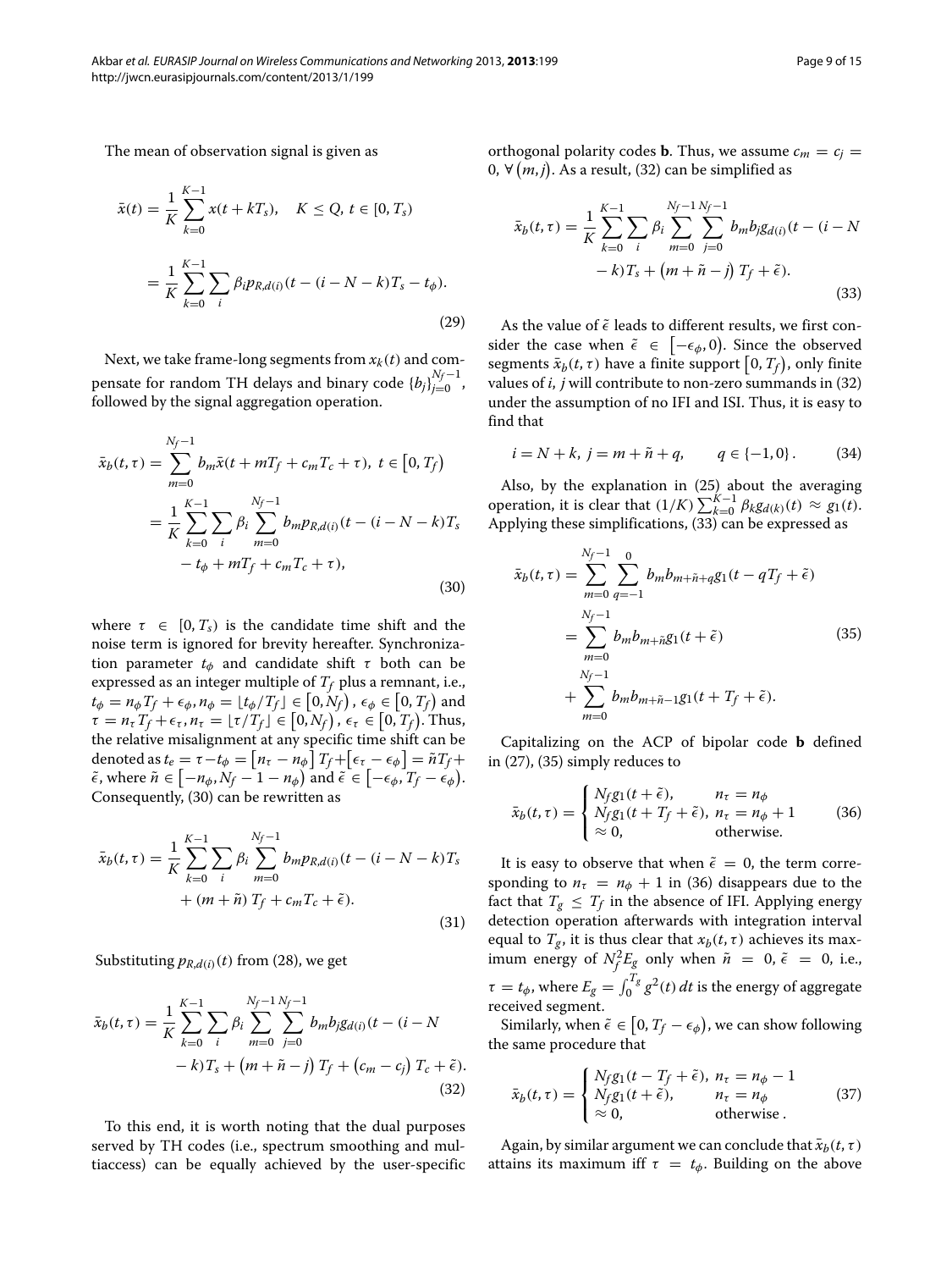analytic analysis, timing offset *tφ* can be estimated in NDA mode using the following optimization

$$
\hat{t}_{\phi} = \arg \max_{\tau \in [0, T_s)} J(\tau),
$$

where

<span id="page-9-1"></span>
$$
J(\tau) = \int_0^{T_I} \left[\bar{x}_b(t,\tau)\right]^2 dt. \tag{38}
$$

Note that  $\bar{x}(t)$  has a size  $T_s$ , whereas integration in [\(38\)](#page-9-1) requires its periodic extension; thus, a  $[.]_{T_s}$  operation is  $\text{required, i.e., } \bar{x}_b(t, \tau) = \sum_{m=0}^{N_f-1} b_m \left[ \bar{x}(t + mT_f + \tau) \right]_{T_s}.$ 

#### **3.3 Discussion**

In terms of *a-priori* knowledge, both algorithms need minimal information. EDS algorithm, however, has an edge over the second one because it is totally blind in the sense that it does not need any knowledge whatsoever about the transmitted signal. CMS algorithm, on the other hand, does need *a-priori* knowledge about the user-specific TH and binary codes. From the applicability viewpoint, the first algorithm is relatively more promising in the case of *M*-ary PSM as  $\gamma_i$  in [\(6\)](#page-4-6) changes the phase for all modulation indices  $m = 0, 1, \ldots, M - 1$  alternately. Therefore, increasing the modulation order will not affect the algorithm as long as the first frame is reserved and carries the same waveform throughout. The integration region  $T_I$  has an impact on the synchronization accuracy of both algorithms as it is responsible for the signal energy capture. Ideally, it should be equal to the channel delay spread plus UWB pulse duration, i.e.,  $T_I = T_g$ . However, if this value is not known, we can set it to  $T_I = T_f - N_h T_c$ in the presence of TH codes and  $T_I = T_f$  otherwise, provided that it captures sufficient energy.

With regard to implementation complexity, it mainly amounts to two factors: (a) shifting of observation signal in [\(9\)](#page-4-4) and [\(29\)](#page-8-5) and (b) maximization of objective function  $J(\tau)$  in [\(17\)](#page-5-3) and [\(38\)](#page-9-1), respectively, for the two algorithms. The shifting can be done both in analog as well as in digital domain. Analog approaches have the advantage of avoiding the sampling which can be very high in UWB regime. However, they need analog delay lines (on the order of symbol duration) for shifting which can be demanding especially for low-power circuits. Nonetheless, chips implementing analog delays from 20 to 2,000 ns are available and can be used to implement the algorithms [\[35\]](#page-14-1). On the other hand, the digital implementation is relatively simple from the signal processing viewpoint, and digital operations can be performed efficiently in modern on-chip technologies. However, it will need UWB receiver to digitize the signal at the Nyquist rate (usually several gigahertz). Thus, the primary concern in digital implementation is the design of ultra-fast ADCs. Parallel ADCs

can be used to achieve this feat where each ADC operates at a fraction of the effective sampling frequency [\[36\]](#page-14-2). Nevertheless, if ultra-fast ADCs are available [\[37\]](#page-14-3), both algorithms can be implemented in full digital format. As far as the maximization itself is concerned, it is obvious that the continuous search over  $[0, T_s)$  will result in prohibitive complexity. In practice, the objective function  $J(\tau)$ is evaluated over a grid of finite equispaced values  $\tau = nT_\delta$ where  $n \in [0, \lfloor T_s/T_\delta \rfloor)$  and  $T_\delta$  is the step interval.

$$
\hat{n} = \arg\max_{n \in [0, \lfloor T_s/T_\delta \rfloor)} J(nT_\delta). \tag{39}
$$

The estimated synchronization parameter will be then  $\hat{t}_{\phi} = \hat{n} T_{\delta}$  with an ambiguity of  $T_{\delta}$ . It is worth mentioning that the synchronization at any precision can be achieved by the proposed algorithms and is only constrained by the affordable complexity.

From the perspective of possible application area, we envision a similar context and application framework for our methods as described in [\[16](#page-13-15)[,17\]](#page-13-16) for UWB *ad hoc* networks such as wireless sensor networks. Consider a single piconet consisting of multiple nodes. A likely configuration of the overall protocol is outlined in [\[16\]](#page-13-15) (see paragraph before section [4](#page-9-0) in [\[16\]](#page-13-15)). Under multiuser interference, the essence of the proposed algorithms is that at any time, there is only one node (but not the same one all the time) which transmits peculiar signal format. This node is designated as a 'master' node and takes the responsibility of synchronizing the other nodes designated as 'slave' nodes. This is effectively the case with star or clustered topologies of *ad hoc* networks.

#### <span id="page-9-0"></span>**4 Simulations and comparisons**

In this section, simulations are carried out to evaluate the performance of the two synchronization algorithms in terms of probability of acquisition  $(P_A)$ , normalized mean square error (NMSE), and BER. In all ensuing simulations, specially designed B-spline-based orthogonal UWB pulses are used with duration  $T_{\psi} = 1.28$  ns [\[28\]](#page-13-26). Each symbol consists of  $N_f = 13$  frames, while each frame contains  $N_c = 15$  chips. The chip duration  $T_c$  is the same as the pulse duration  $T_{\psi}$ , resulting in a frame duration of  $T_f$  = 19.2 ns. The binary code is selected as  $\mathbf{b}$  = 202 in decimal for CMS algorithm. We used TH codes randomly taking integer values from  $[0, N_h)$ , where  $N_h = 5$ . The multipath channel employed in simulations is CM1 indoor channel proposed by IEEE 802.15.3a working group [\[4\]](#page-13-3), having RMS delay spread equal to 5 ns. The synchronization parameter *tφ* is randomly generated from a uniform distribution over [ 0, *Ts)* at each Monte Carlo trial.

#### **4.1 Synchronization performance**

We first evaluate the synchronization accuracy of the proposed algorithms in terms of acquisition probability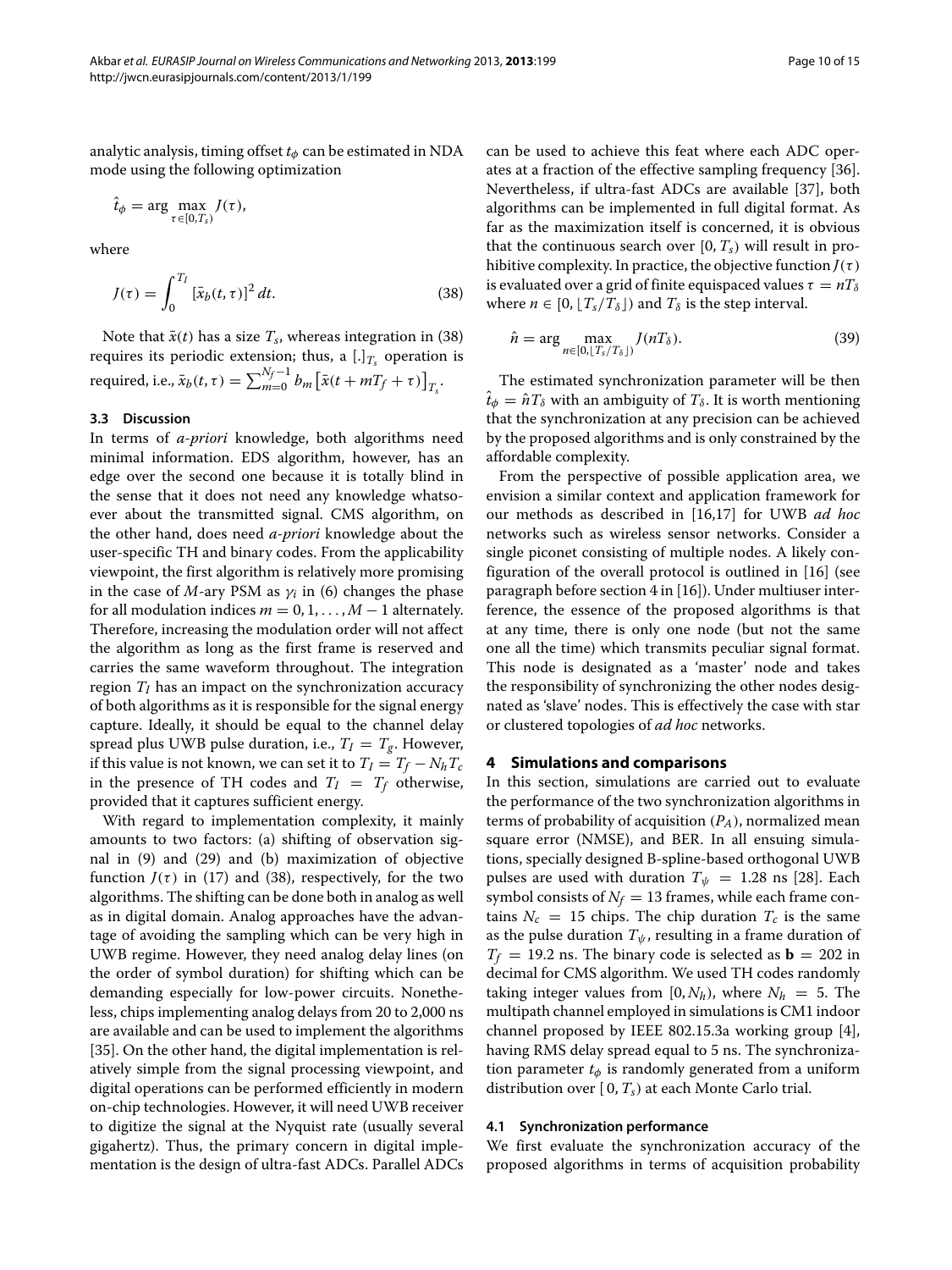which is defined as  $P_A = Pr\left[\left|\hat{t}_{\phi} - t_{\phi}\right| \le T_{\delta}\right]$ . The integration interval  $T_I$  is set equal to  $T_g$ . SNR is defined as  $P_g/\sigma^2$  where  $P_g$  is the received power per pulse (after the convolution of transmitted pulse with channel impulse response). The synchronization performance is assessed under three different conditions, namely (1) absence of IFI, (2) addition of moderate IFI and ISI, and (3) introduction of MUI. The no IFI condition is met by truncating the channel beyond  $(T_f - N_h T_c) = 12.8$  ns. Addition of moderate IFI is ensured by extending channel delay spread up to  $T_f$  and hence spreading  $N_hT_c$  long tail of dispersed pulse into the subsequent frame. The tail of the last frame in each symbol will also spread into the first frame of subsequent symbol, thereby also inducing a small ISI. Finally, MUI is introduced by two interfering users who transmit conventional PSM symbols. As  $N_h = 5$ , the user-specific TH codes cannot widely separate the three users; thus, a severe interference exists among them.

We set step interval  $T_{\delta} = T_f$ , and the resulting performance curves are shown in Figures [3](#page-10-0)[,4,](#page-10-1)[5.](#page-10-2) The two algorithms are also compared with [\[16\]](#page-13-15) and [\[18\]](#page-13-17), respectively. The reason for this choice is that the method in [\[16\]](#page-13-15) is also based on energy detection like our first algorithm, while the one in [\[18\]](#page-13-17) exploits bipolar codes much like our second proposed scheme, thus providing a good basis for relative comparison. It is worth mentioning, however, that both of these algorithms deal with IR-UWB systems employing BPAM and are used only to give a benchmark performance. A pronounced improvement in performance is evident with proposed algorithms compared to referenced algorithms under all operating conditions. Between the two approaches, the CMS algorithm exhibits much better performance, thanks to the fine ACP of bipolar codes. We can observe that the performance degradation is more severe in the case of interfering users than



<span id="page-10-1"></span>IFI. However, the performance is not degraded dramatically compared to the ideal case of no interference, and the synchronization parameter can still be estimated with reasonable precision. This proves the robustness of proposed schemes under the practical operating conditions. Also, in the case of CMS algorithm, we have considered the worst scenario where the two interfering users also employ the same binary codes as the desired user. Therefore, it is reasonable to assume that by choosing orthogonal binary codes for different users in CMS algorithm and larger separation by TH codes in both algorithms, the performance under MUI may further improve. Figure [6](#page-11-0) employs NMSE metric to compare the performance of proposed algorithms. The NMSE curves decrease monotonically for both algorithms before reaching an error floor. This error

<span id="page-10-0"></span>

<span id="page-10-2"></span>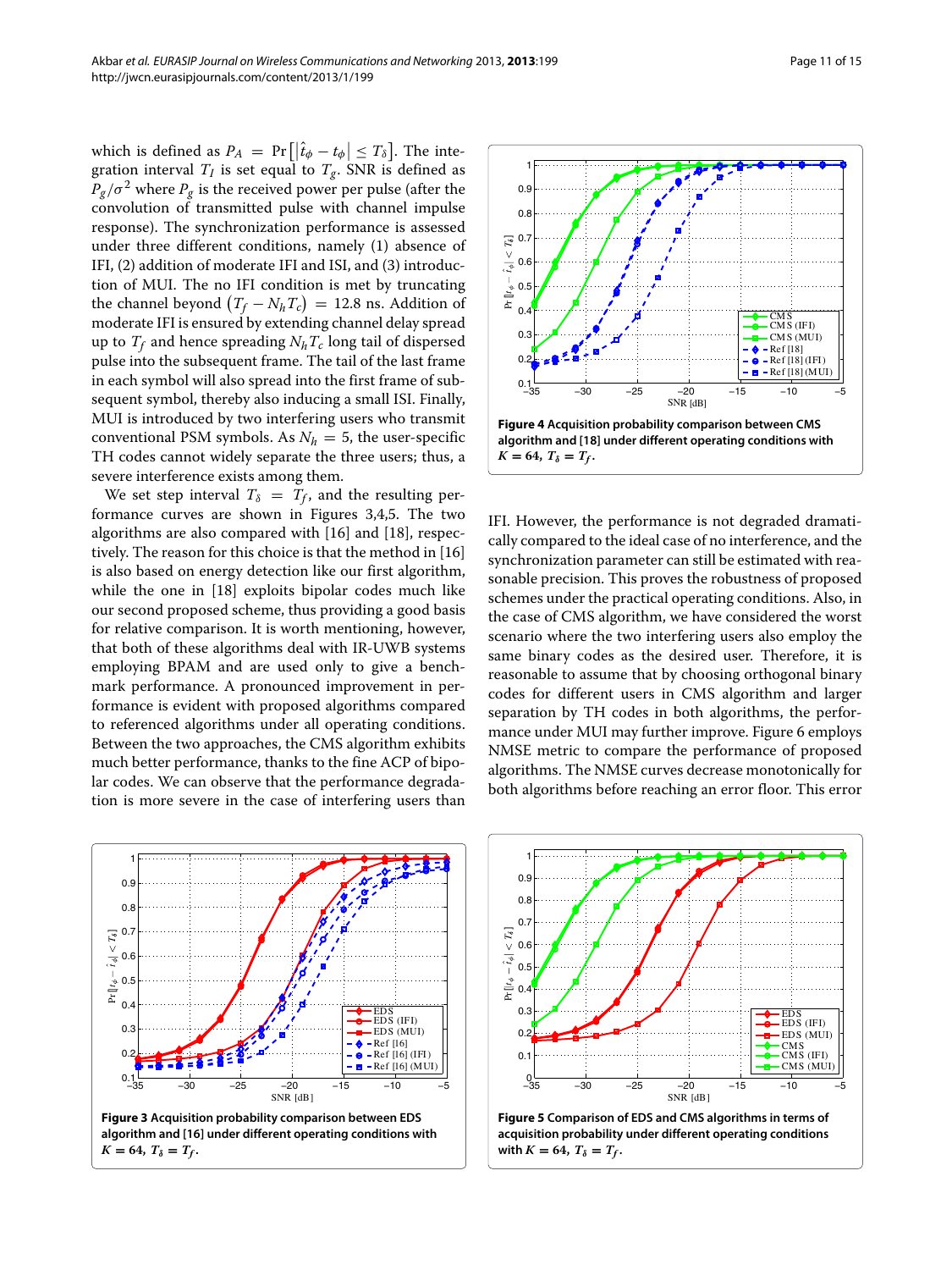

<span id="page-11-0"></span>floor is obvious since synchronization is performed with finite resolution of either  $T_f$  or  $3T_c$  only. The error floor is almost 6  $\times$  10<sup>-4</sup> for the  $T_f$  resolution case corresponding to a timing error standard deviation around 6.11 ns, which is less than the intended accuracy of  $T_f = 19.2$  ns. Similarly, for  $3T_c$  resolution case, the error floor is around <sup>4</sup> <sup>×</sup> <sup>10</sup>−<sup>5</sup> resulting in timing error standard deviation of about 1.58 ns, which is again less than the intended accuracy of  $3T_c = 3.84$  ns. This figure also proves the ability of both algorithms to achieve synchronization at any desired resolution.

Next, the effect of various lengths of the observation window *K* on acquisition probability can be seen in Figure [7.](#page-11-1) It is clear that the performance is improved with increasing  $K$  due to the fact that the signal averaging operation employed by both algorithms can better mitigate the noise effect with large *K*. Also, Figure [7](#page-11-1) demonstrates the impact of different step intervals  $T_\delta$ . The higher the



<span id="page-11-2"></span>synchronization precision desired, the more will be the number of symbols *K* needed. Nevertheless, again any level of precision can be achieved with the proposed algorithms. In Figure [8,](#page-11-2) the performance is compared in both line-of-sight (LOS, CM1) and non-line-of-sight (NLOS, CM2) propagation channels of the IEEE 802.15.3a standard with  $T_{\delta} = T_f$ . The frame duration  $T_f$  is increased to 25.6 ns so that enough of the channel energy can still be captured in the case of NLOS channel. The simulation results in Figure [8](#page-11-2) show that the performance is almost identical in LOS and NLOS channels. Finally, the effect of the number of frames  $N_f$  on the acquisition probability of proposed algorithms is observed in Figure [9.](#page-11-3) Due to the correlation properties of bipolar codes, it is obvious that the performance of CMS algorithm should increase with the code length which can be verified from Figure [9.](#page-11-3) However, the number of frames does not have any significant

<span id="page-11-1"></span>



<span id="page-11-3"></span>**Figure 9 Acquisition probability of EDS and CMS algorithms as a function of**  $N_f$  with  $K = 64$ ,  $T_\delta = 3T_c$ .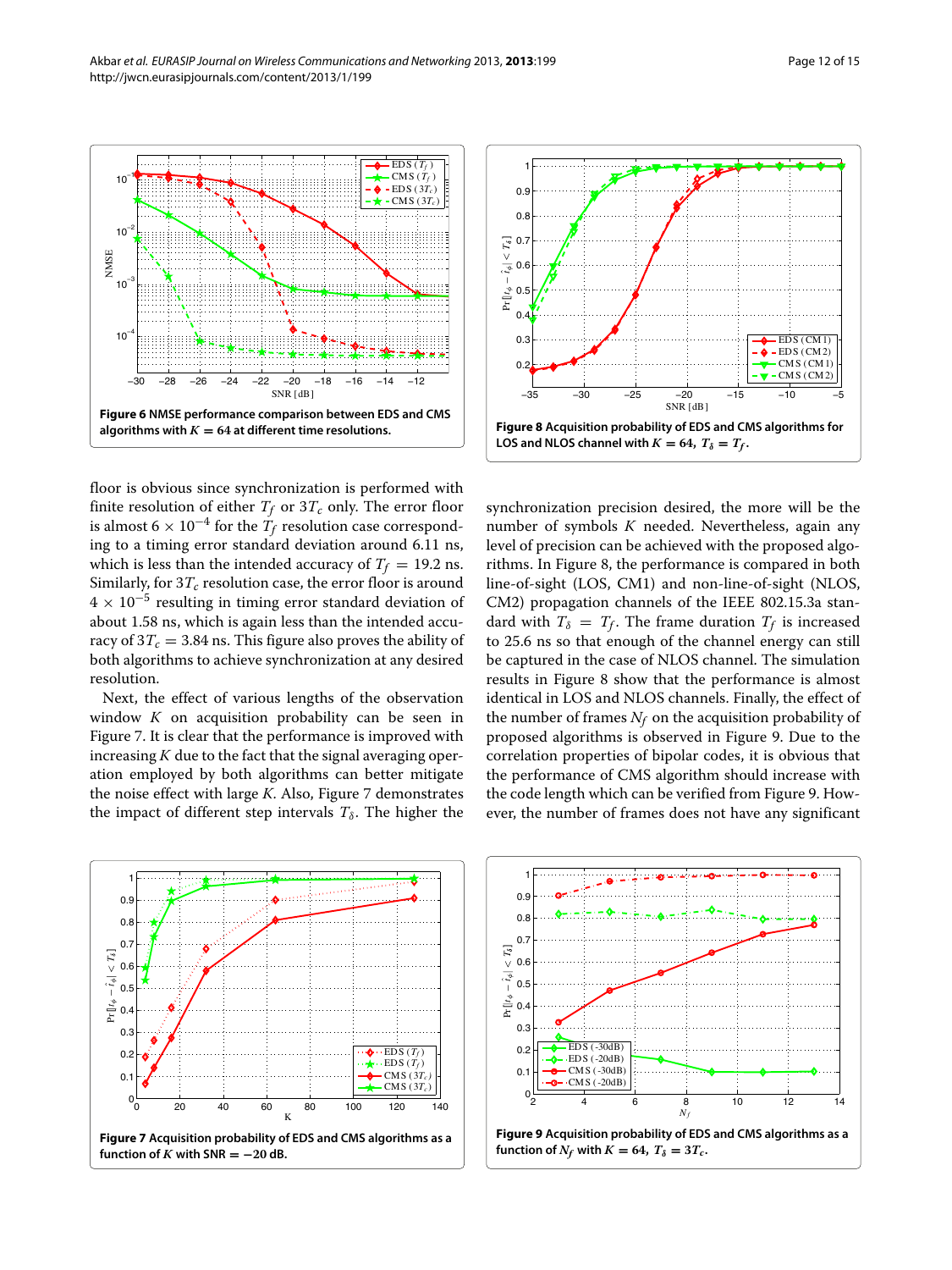#### **4.2 BER performance**

We now translate the synchronization performance into BER performance. Figures [10](#page-12-1) and [11](#page-12-2) exhibit BER using demodulator of [\(21\)](#page-5-4), after estimating synchronization parameter by EDS and CMS algorithms, respectively. We suppose that channel estimation is done after synchronization and that it was error free. We average over  $10<sup>3</sup>$ channel realizations where in each realization after estimating  $t_{\phi}$ , we demodulate  $10^3$  symbols using all-Rake (A-Rake). We also plot BER using A-Rake under perfect timing as a reference. As CMS algorithm can precisely synchronize with much fewer symbols, we can achieve BER similar to the case of perfect timing even with  $K = 32$ and almost similar with  $K = 16$ . However, EDS algorithm needs relatively large number of symbols to achieve reasonable BER performance.

Finally, we compare SAT-based receiver [\(26\)](#page-7-3) with selective-Rake (S-Rake), which is practically a more viable solution compared to A-Rake. Synchronization is first performed using CMS algorithm and then symbols are demodulated using SAT-based receiver. The results shown in Figure [12](#page-12-3) demonstrate that the performance of SAT-based receiver is better than S-Rake with five fingers corresponding to the strongest paths under perfect timing. SAT-based receiver can simply outperform S-Rake by increasing the number of averaging symbols *Q*, while S-Rake on the other hand is dependent on the number of fingers to capture sufficient energy. At high SNR, SATbased receiver with reasonable averaging can even come very close to ideal A-Rake.

<span id="page-12-1"></span>



#### <span id="page-12-2"></span><span id="page-12-0"></span>**5 Conclusions**

In this paper, the issue of synchronization in timehopping IR-UWB systems employing pulse shape modulation is addressed and two low-complexity algorithms are compared. The first algorithm exploits a judiciously designed signal format to enable synchronization using simple overlap-add operation followed by energy detection. This algorithm is particularly interesting for systems using high-order orthogonal PSM modulation. On the other hand, the modified signal format results in the loss of one frame per symbol, so an alternate algorithm is proposed to avoid this small data loss. Exploiting impulsive autocorrelation function of bipolar codes, we develop a synchronization criterion using a series of code matching, overlap-add and energy detection operations. Based on this criterion, a new low-complexity

<span id="page-12-3"></span>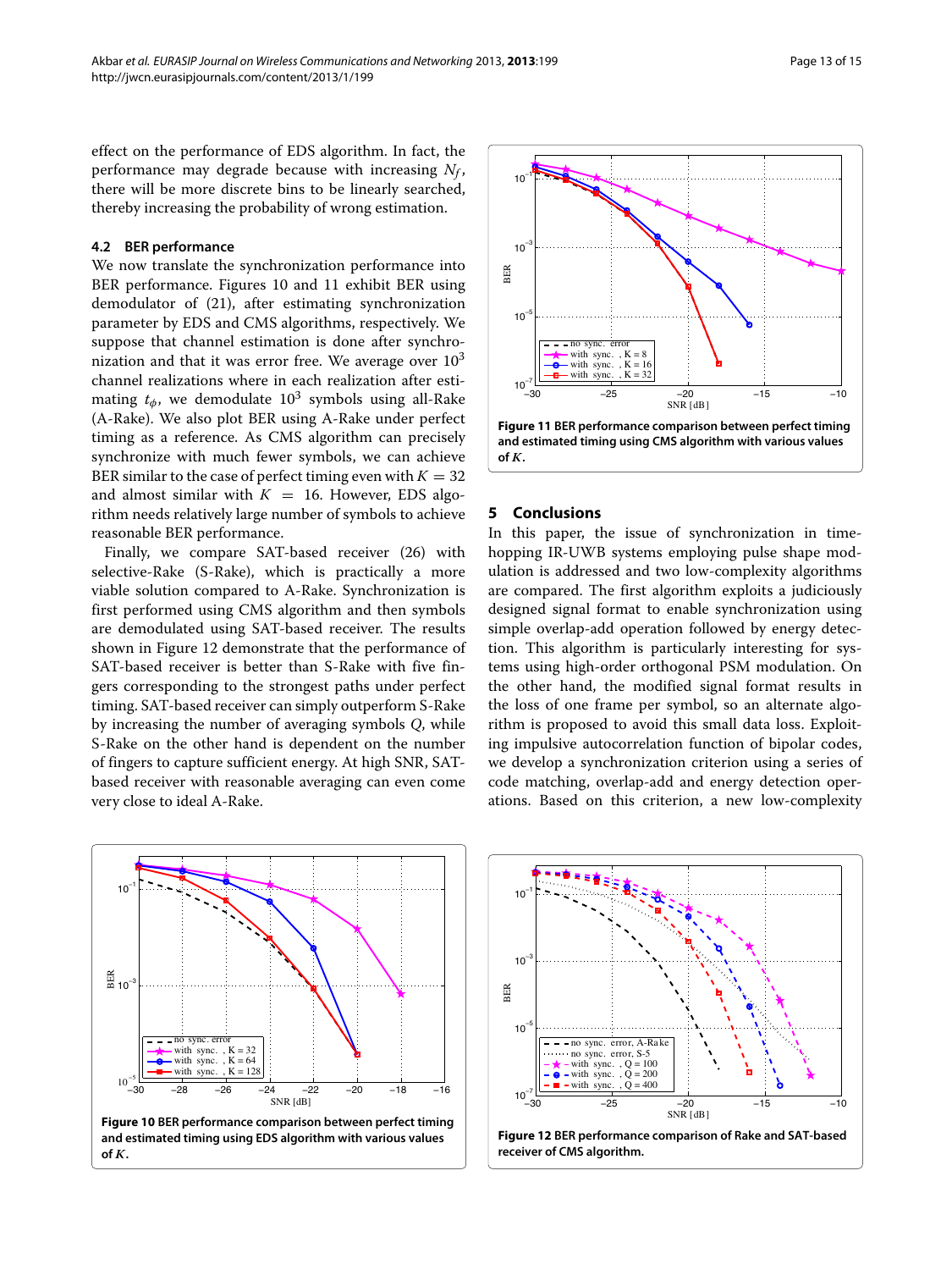NDA synchronization algorithm is then proposed. Code matching and averaging greatly suppress the interference and noise, resulting in an improved performance. Both the proposed algorithms remain functional in the presence of TH codes, unknown channel, and distortion due to Tx/Rx antennas. Simulation results confirm precise synchronization of the two algorithms and their robustness in the presence of IFI and MUI. Furthermore, a new low-complexity demodulation scheme was also derived using synchronized aggregate templates. This receiver bypasses the cumbersome task of channel estimation and can collect the full multipath energy. Also, it inherently captures the pulse distortion caused by antennas and other receiver effects. Results show that it can achieve performance comparable to the widely adopted Rake in medium-to-high SNR range. In the future, we plan to investigate synchronization performance in the presence of severe IFI and ISI. Also, the large search space due to fine timing resolution of UWB systems leads to an increased synchronization time. Thus, it would be interesting to investigate rapid synchronization schemes for UWB. Additionally, the analytic performance analysis of SAT receiver is necessary to conclude on its advantages and drawbacks compared to conventional Rake.

#### **Competing interests**

The authors declare that they have no competing interests.

#### **Author details**

<sup>1</sup> Université Européenne de Bretagne, Université de Brest, CNRS, UMR 6285 Lab-STICC, Brest 29238, France. <sup>2</sup>Department of Electrical Engineering, Bahria University, Islamabad 44000, Pakistan. 3Ecole Nationale d'Ingénieurs de Brest (ENIB), CNRS, UMR 6285 Lab-STICC, Brest 29238, France.

#### Received: 11 February 2013 Accepted: 9 July 2013 Published: 23 July 2013

#### **References**

- <span id="page-13-0"></span>1. Federal Communications Commission, First report and order: revision of part 15 of the Commission's rules regarding ultra-wideband transmission systems. Technical report [http://www.fcc.gov/Bureaus/](http://www.fcc.gov/Bureaus/Engineering_Technology/Orders/2002) [Engineering\\_Technology/Orders/2002.](http://www.fcc.gov/Bureaus/Engineering_Technology/Orders/2002) Accessed 17 July 2013
- <span id="page-13-1"></span>L Yang, GB Giannakis, Ultra-wideband communications: an idea whose time has come. IEEE Signal Process. Mag. **21**(6), 26–54 (2004)
- <span id="page-13-2"></span>3. D Cassioli, MZ Win, AF Molisch, The ultra-wide bandwidth indoor channel: from statistical model to simulations. IEEE J. Sel. Areas Commun. **20**(6), 1247–1257 (2002)
- <span id="page-13-3"></span>AF Molisch, JR Foerster, M Pendergrass, Channel models for ultrawideband personal area networks. IEEE Wireless Commun. **10**(6), 14–21 (2003)
- <span id="page-13-4"></span>RT Hoctor, HW Tomlinson, An Overview of Delay-Hopped, Transmitted-Reference RF Communications. GE Research and Development Center, Technical Information Series, pp. 1–29
- <span id="page-13-5"></span>6. M Ho, VS Somayazulu, J Foerster, S Roy, A differential detector for an ultra-wideband communications system, in Proceedings of the IEEE Vehicular Technol. Conf., vol. 4, (2002), pp. 1896–1900
- <span id="page-13-6"></span>7. K Witrisal, G Leus, G Janssen, M Pausini, F Troesch, T Zasowski, J Romme, Noncoherent ultra-wideband systems. IEEE Signal. Process. Mag. **26**(4), 48–66 (2009)
- <span id="page-13-7"></span>8. Z Tian, GB Giannakis, BER sensitivity to mistiming in ultra-wideband impulse Radios - part I: nonrandom channels. IEEE Trans. Signal Process. **53**(4), 1550–1560 (2005)
- <span id="page-13-32"></span>9. Z Tian, GB Giannakis, BER sensitivity to mistiming in ultra-wideband impulse radios - part II: fading channels. IEEE Trans. Signal Process. **53**(5), 1897–1907 (2005)
- <span id="page-13-8"></span>10. N He, C Tepedelenlioglu, Performance analysis of non-coherent UWB receivers at different synchronization levels. IEEE Trans. Wireless Commun. **5**(6), 1266–1273 (2006)
- <span id="page-13-9"></span>11. V Lottici, A D'Andrea, U Mengali, Channel estimation for ultra-wideband communications. IEEE J. Sel. Areas Commun. **20**(9), 1638–1645 (2002)
- <span id="page-13-12"></span>12. C Carbonelli, U Mengali, Synchronization algorithms for UWB signals. IEEE Trans. Commun. **54**(2), 329–338 (2006)
- <span id="page-13-11"></span>13. I Maravic, J Kusuma, M Vetterli, Low-sampling rate UWB channel characterization and synchronization. J. Commun. Netw. **5**(4), 319–327 (2003)
- <span id="page-13-13"></span>14. L Yang, GB Giannakis, Timing ultra-wideband signals with dirty templates. IEEE Trans. Commun. **53**(11), 1952–1963 (2005)
- <span id="page-13-14"></span>15. M Ouertani, H Xu, H Besbes, L Yang, A Bouallègue, Orthogonal bi-pulse UWB: Timing and (de)modulation. Physical Communication (PHYCOM). **1**(4), 237–247 (2008)
- <span id="page-13-15"></span>16. X Luo, GB Giannakis, Low-complexity blind synchronization and demodulation for (ultra-)wideband multi-user ad hoc access. IEEE Trans. Wireless Commun. **5**(7), 1930–1941 (2006)
- <span id="page-13-16"></span>17. X Luo, GB Giannakis, Raise your voice at a proper pace to synchronize in multiple ad hoc piconets. IEEE Trans. Signal Process. **55**, 267–278 (2007)
- <span id="page-13-17"></span>18. Y Ying, M Ghogho, A Swami, Code-assisted synchronization for UWB-IR systems: algorithms and analysis. IEEE Trans. Signal Process. **56**(10), 5169–5180 (2008)
- <span id="page-13-18"></span>19. B Liu, T Lv, H Gao, Blind synchronization and demodulation for noncoherent ultra-wideband system with robustness against ISI and IFI, in Proceedings of the IEEE International Conference on Communications (ICC'10) (Cape Town, 23–27 May 2010), pp. 1–5
- <span id="page-13-19"></span>20. L Wu, V Lottici, Z Tian, Maximum likelihood multiple access timing synchronization for UWB communications. IEEE Trans. Wireless Commun. **7**(11), 4497–4501 (2008)
- <span id="page-13-20"></span>21. L Li, JK Townsend, Near-far resistant synchronization for UWB communications. IEEE Trans. Wireless Commun. **10**(2), 519–529 (2011)
- <span id="page-13-21"></span>22. T Lv, Y Qiao, Z Wang, Training-based synchronization and demodulation with low complexity for UWB signals. IEEE Trans. Veh. Technol. **60**(8), 3736–3747 (2011)
- <span id="page-13-22"></span>23. EA Homier, RA Scholtz, Rapid acquisition of ultra-wideband signals in the dense multipath channel, in Proceedings of the IEEE Conference on Ultra Wideband Systems and Technologies. Digest of Papers (Baltimore, 21–23 May 2002), pp. 105–109
- <span id="page-13-23"></span>24. S Aedudodla, S Vijayakumaran, TF Wong, Rapid ultra-wideband signal acquisition, in Proceedings of the IEEE Wireless Communications and Networking Conference, vol. 2 (Atlanta, 21–25 Mar 2004), pp. 1148–1153
- <span id="page-13-24"></span>25. W Suwansantisuk, MZ Win, Multipath aided rapid acquisition: optimal search strategies. IEEE Trans. Inf. Theory. **53**, 174–193 (2007)
- <span id="page-13-10"></span>26. R Akbar, E Radoi, S Azou, A non-data-aided rapid synchronization method for UWB impulse radio. IEEE Commun. Lett. **16**(8), 1308–1311 (2012)
- <span id="page-13-25"></span>27. I Dotlic, R Kohno, Design of the family of orthogonal and spectrally efficient UWB waveforms. IEEE J. Sel. Topics Signal Process. **1**, 21–30 (2007)
- <span id="page-13-26"></span>28. M Wang, S Yang, S Wu, A GA-based UWB pulse waveform design method. Digital Signal Processing. **18**, 65–74 (2008)
- <span id="page-13-27"></span>29. S Majhi, AS Madhukumar, AB Premkumar, F Chin, Modulation schemes based on orthogonal pulses for time hopping ultra wideband radio systems, in Proceedings of the IEEE International Conference on Communications (Glasgow, 24–28 June 2007), pp. 4185–4190
- <span id="page-13-28"></span>30. M Ghavami, LB Michael, S Haruyama, R Kohno, A novel UWB pulse shape modulation system. Wireless Pers. Commun. **23**, 105–120 (2002)
- <span id="page-13-29"></span>31. GTF de Abreu, CJ Mitchell, R Kohno, On the design of orthogonal pulse-shape modulation for UWB systems using Hermite pulses. J. Commun. and Networks. **5**(4), 328–343 (2003). [special issue on UWB Communications]
- <span id="page-13-30"></span>32. JG Proakis, Digital Communications, 4th edn (McGraw-Hill, New York, 2000)
- <span id="page-13-31"></span>33. R Akbar, E Radoi, S Azou, Energy detection based blind synchronization for pulse shape modulated IR-UWB systems, in Proceedings of the IFFE International Symposium on Personal Indoor and Mobile Radio Communications (PIMRC'11) (Toronto, 11–14 Sept 2011), pp. 864–868